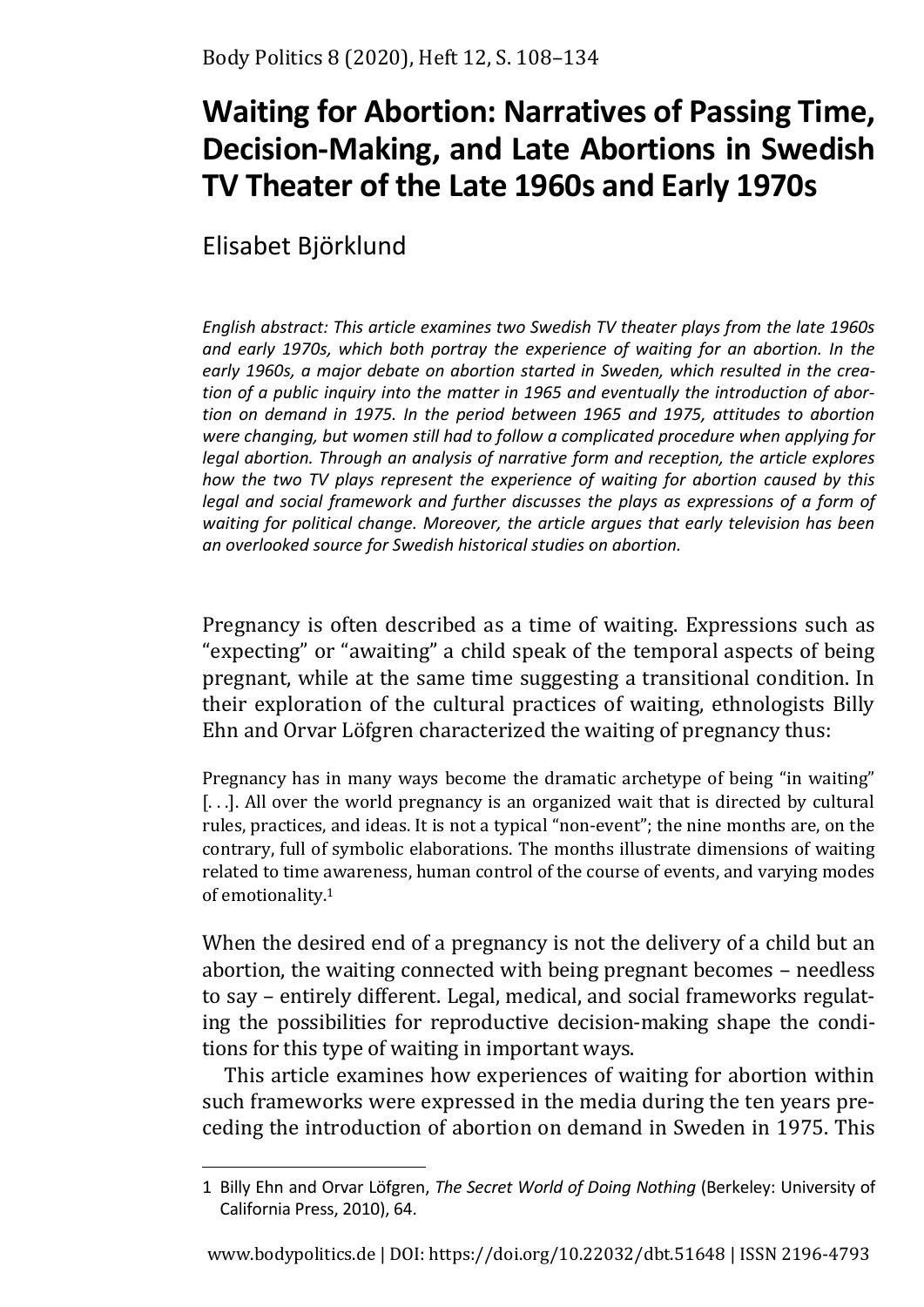is accomplished through an analysis of two TV theater productions from the period, which both thematize the destructive effects of the lengthy procedure of applying for a legal abortion at the time. The first play, broadcast in 1967, was called *Förrädare mördare* (Traitors murderers, Håkan Ersgård) and was an adaptation of a novel by author Clas Engström, published in 1965 and built on personal experiences.2 The second, broadcast in 1970, was called *Var god vänta* (Please wait), and was based on a letter sent to the TV theater production unit by a woman who had undergone a legal abortion.3 As dramatizations of the consequences of the long wait for a legal abortion at this moment, the plays provide apt source material for studying how experiences of the passing of time during an unwanted pregnancy related to women's agency in reproductive decision-making.

The 1960s and 1970s were a crucial moment in the history of reproduction, when demands for liberalized abortion laws were raised and legal reform was eventually pushed through in many Western countries.4 In Sweden, legal abortion had been introduced in 1938, but was only allowed under certain conditions. In the early 1960s, this law came into question in the context of public debates on topics related to sexuality.5 The debate on abortion was the largest and most controversial of these, and in 1965 a public inquiry into the abortion issue was commissioned.6 The committee presented its report in 1971, recommending the liberalization of abortion law. In 1974, abortion on demand was legislated in Sweden, and the new law came into force in 1975.7 Between 1965 and 1975, Swedish abortion policy was thus "in limbo." While the existing legislation formally allowed abortion only in exceptional cases, changing attitudes in the 1960s had resulted in medical praxis becoming more lenient in the interpretation of the law. By 1970, almost every

<sup>2</sup> Clas Engström, *Förrädare mördare* (Stockholm: Bonniers, 1965).

<sup>3</sup> All translations of Swedish sources into English are my own.

<sup>4</sup> Dagmar Herzog, *Sexuality in Europe: A Twentieth-Century History* (Cambridge: Cambridge University Press, 2011), 156–61; Leslie J. Reagan, *When Abortion Was a Crime: Women, Medicine, and Law in the United States, 1867–1973* (Berkeley: University of California Press, 1997), 216–45; Martin S. Johnson and Nick Hopwood, "Modern Law and Regulation," in *Reproduction: Antiquity to the Present Day*, ed. Nick Hopwood, Rebecca Flemming, and Lauren Kassell (Cambridge: Cambridge University Press, 2018), 602–605.

<sup>5</sup> Lena Lennerhed, *Frihet att njuta: Sexualdebatten i Sverige på 1960-talet* (Stockholm: Norstedts, 1994).

<sup>6</sup> In Sweden, a public commission of inquiry is usually appointed to analyze an issue before a new law on the matter can be introduced. Olof Petersson, "Rational Politics: Commissions of Inquiry and the Referral System in Sweden," in *The Oxford Handbook of Swedish Politics*, ed. Jon Pierre (Oxford: Oxford University Press, 2016), 650–662.

<sup>7</sup> Lennerhed, *Frihet att njuta*, 141–152; 1965 års abortkommitté, *Rätten till abort*, SOU 1971: 58 (Stockholm, 1971).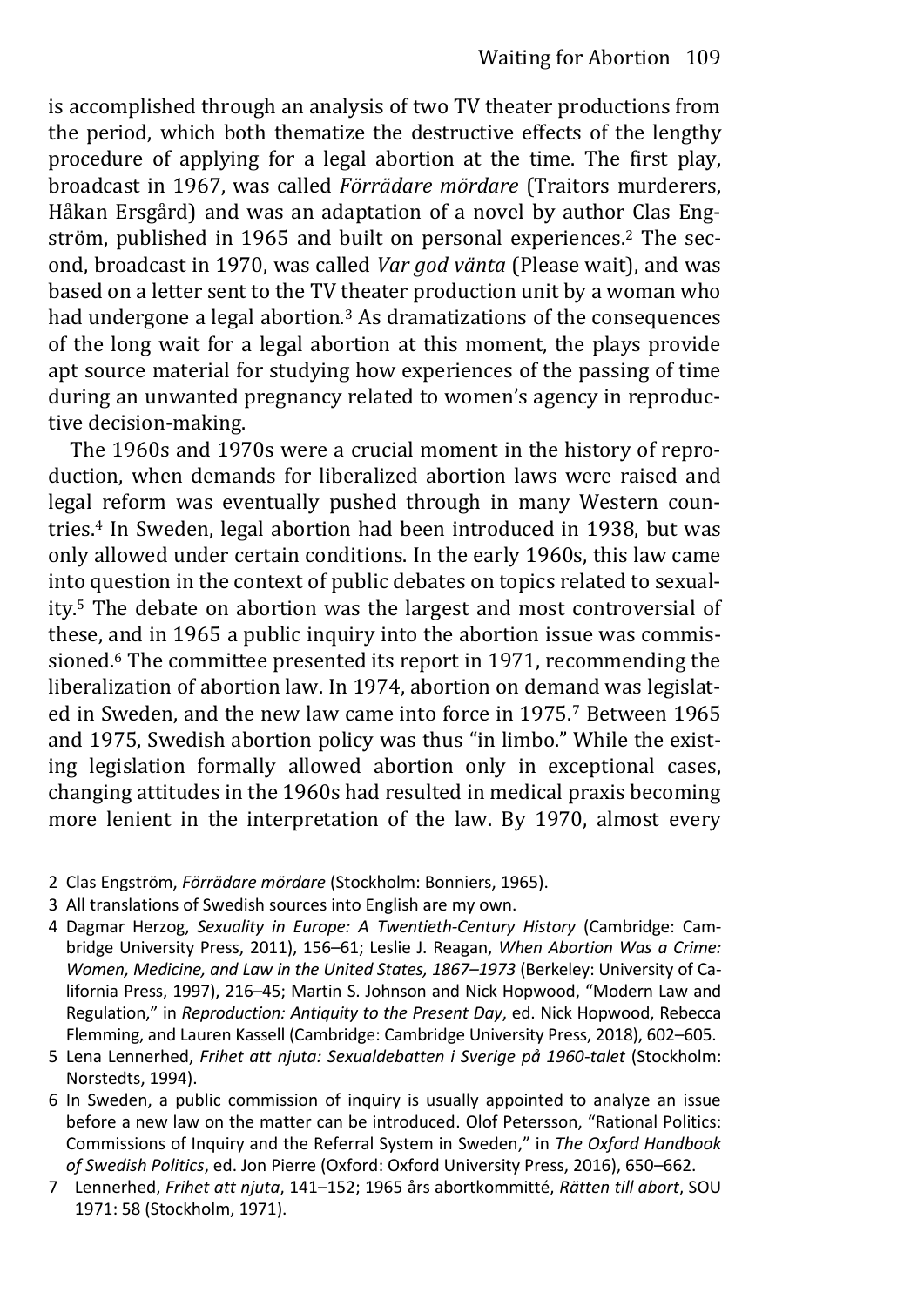woman (97 percent) who applied for a legal abortion was given permission to abort.<sup>8</sup> Although the application procedure also became quicker,  $9$ it was still lengthy and bureaucratic.

This article shows how the two TV theater productions represent the specific experience of waiting constructed by the legal framework, medical praxis, and cultural conceptions of abortion during this period factors crucial to the choices women were able to make. Moreover, it discusses their role in the larger abortion debate. While both plays deal with the long waiting time to which women who applied for abortion were subjected, they are also expressions of more widespread experiences—waiting for the report from the public inquiry, which was repeatedly postponed, and waiting for a decision about reformed legislation.10 This approach has been inspired by a study by Adam Brenthel and Kristofer Hansson, which uses film clips from the Face of AIDS Film Archive in Sweden to discuss the different types of waiting in the early years of the AIDS epidemic. During this time, patients were waiting for death at the same time that they and the medical community were waiting for a cure.11 In a similar vein, this article elucidates the relationship between waiting as a personal, albeit culturally and socially contingent, experience, and waiting on a larger societal level.

Methodologically, the analysis focuses on narrative form, especially using the distinction between the terms "plot" and "story" in narratology (or *syuzhet* and *fabula*, as originally termed by the Russian formalists), as they have been applied to the analysis of film. Plot is here defined as the presentation of the events in the film, while story is the viewer's mental construction of every event depicted or inferred in the plot in chronological order, linked causally within a temporal and spatial frame.12 By paying attention to the temporal aspects of how the plot organizes the story as well as to how this temporality interacts with stylistic choices in the representation of bodies, the analysis demonstrates that waiting for abortion in these plays is constructed as a destructive and humiliating experience depriving women of their possibilities for

<sup>8</sup> Stefan Swärd, *Varför Sverige fick fri abort: Ett studium av en policyprocess* (Stockholm: Stockholm University, 1984), 41; Lennerhed, *Frihet att njuta*, 145; Lena Lennerhed, *Kvinnotrubbel: Abort i Sverige 1938–1975* (Möklinta: Gidlunds förlag, 2017), 122–124.

<sup>9</sup> Lennerhed, *Kvinnotrubbel*, 122–123.

<sup>10</sup> At first, the report was expected in 1968. It was then delayed to the turn of the year 1969/1970, and finally presented in 1971. Swärd, *Varför Sverige fick fri abort*, 40.

<sup>11</sup> Adam Brenthel and Kristofer Hansson, "Waiting for a Cure: Cultural Perspectives on AIDS in the 1980s," in *A Visual History of HIV/AIDS: Exploring the Face of AIDS Film Archive*, ed. Elisabet Björklund and Mariah Larsson (Abingdon: Routledge, 2019), 123–134.

<sup>12</sup> David Bordwell, *Narration in the Fiction Film* (Madison: University of Wisconsin Press, 1984), 49–53.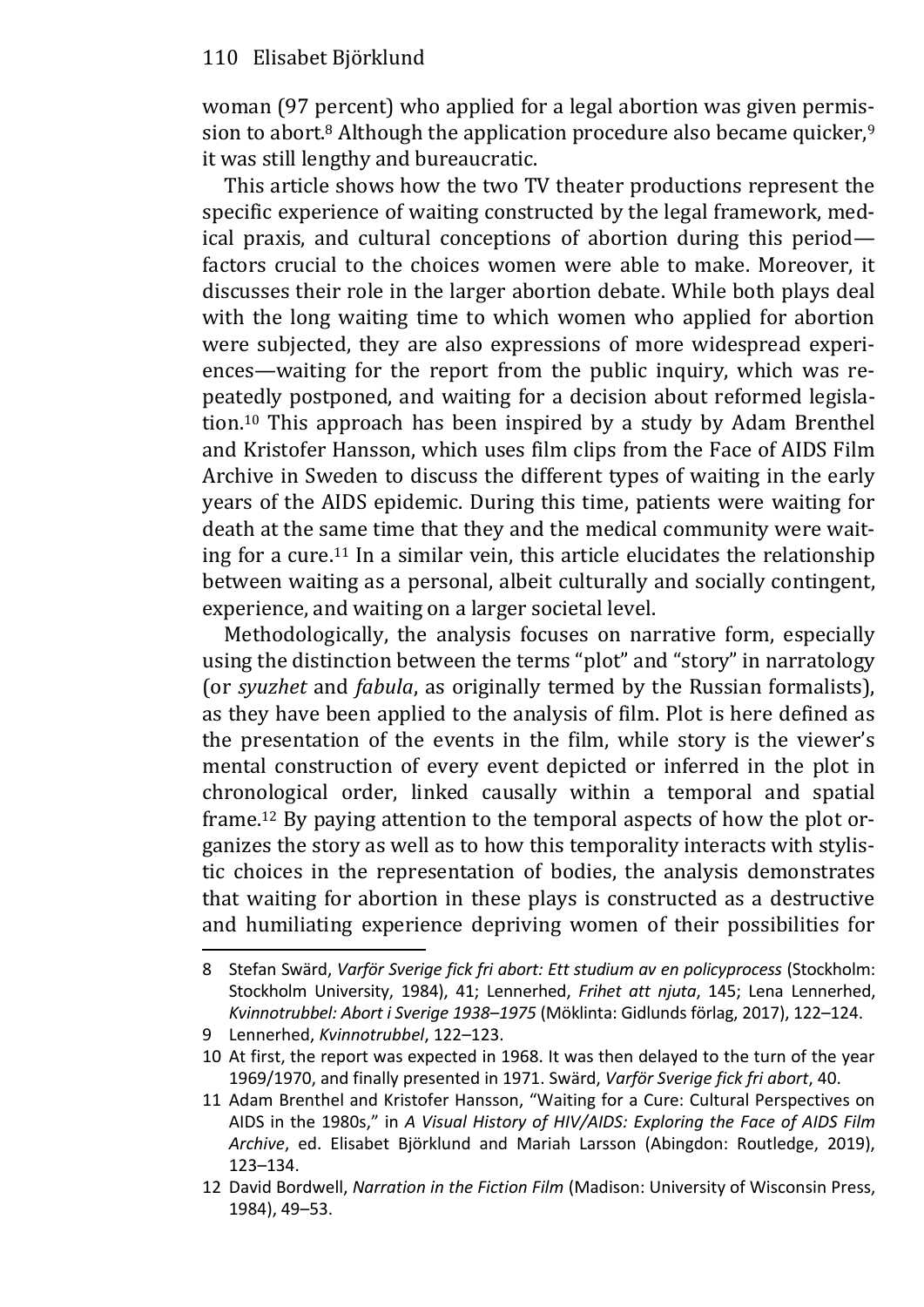autonomous decision-making. Studying the reception of the plays in the press, I also show that the dramatization of these experiences drew public attention to the issue and caused a spread of other personal stories of abortion in the media. By focusing on two plays about experiences of abortion and the negative effects of limited abortion access, the article contributes to recent research that seeks to highlight representations of abortion that differ from the ones used by anti-abortion movements.<sup>13</sup>

The article also provides a new perspective on this historical phase in Sweden by demonstrating television's role in the abortion debate. Previous research has provided rich accounts of public debates, changing attitudes, and political struggles over the matter during the twentieth century.14 Audiovisual sources, however, have not been given much attention in this research, especially not in studies of the 1960s and 1970s.15 This is surprising, as film and television were media of great influence during this period. Film scholar Eric Schaefer argues that the "sexual revolution" was largely a media revolution.<sup>16</sup> Moreover, scholars studying television in particular claim that this medium was a significant force in the sexual revolution, not least because of its massive popularity.17 In the 1960s and 1970s, television's impact was at its peak in Europe and the United States, thanks to its wide reach and a limited choice of channels.18 In Sweden, there was only one television channel until 1969, and only two until the late 1980s, when the monopoly on broad-

<sup>13</sup> Rachel Alpha Johnston Hurst, ed., *Representing Abortion* (London: Routledge, 2021).

<sup>14</sup> Swärd, *Varför Sverige fick fri abort*; Lennerhed*, Frihet att njuta*; Elisabeth Elgán, *Genus och politik: En jämförelse mellan svensk och fransk abort- och preventivmedelspolitik från sekelskiftet till andra världskriget* (Uppsala: Uppsala University, 1994); Eva Palmblad, *Den disciplinerade reproduktionen: Abort- och steriliseringspolitikens dolda dagordning* (Stockholm: Carlsson, 2000); Lena Lennerhed, *Historier om ett brott: Illegal abort i Sverige på 1900-talet* (Stockholm: Atlas, 2008); Lena Lennerhed, "Sherri Finkbine's Choice: Abortion, Sex-Liberalism and Feminism in Sweden in the 1960s and 1970s," *Women's History Magazine* 73 (Autumn 2013): 13–18; Lennerhed, *Kvinnotrubbel*.

<sup>15</sup> For discussions of abortion films in Sweden before the 1960s, see Tytti Soila, "*Valborgsmässoafton*: Melodrama and Gender Politics in Swedish Cinema," in *Popular European Cinema*, ed. Richard Dyer and Ginette Vincendeau (London: Routledge, 1992), 232–244; Lennerhed*, Historier om ett brott*, 134–147; Elisabet Björklund, "The Most Delicate Subject: A History of Sex Education Films in Sweden" (PhD diss., Lund University, 2012), 126–50; Solveig Jülich, "Picturing Abortion Opposition in Sweden: Lennart Nilsson's Early Photographs of Embryos and Fetuses," *Social History of Medicine* 31, no. 2 (2017): 288–289.

<sup>16</sup> Eric Schaefer, "Introduction: Sex Seen: 1968 and the Rise of 'Public' Sex," in *Sex Scene: Media and the Sexual Revolution*, ed. Eric Schaefer (Durham, NC: Duke University Press, 2014), 1–22.

<sup>17</sup> Elana Levine, "The New Sexual Culture of American Television in the 1970s," in Schaefer, *Sex Scene*, 81–102; Christina von Hodenberg, *Television's Moment: Sitcom Audiences and the Sixties Cultural Revolution* (New York: Berghahn Books, 2015).

<sup>18</sup> Von Hodenberg, *Television's Moment*, 75.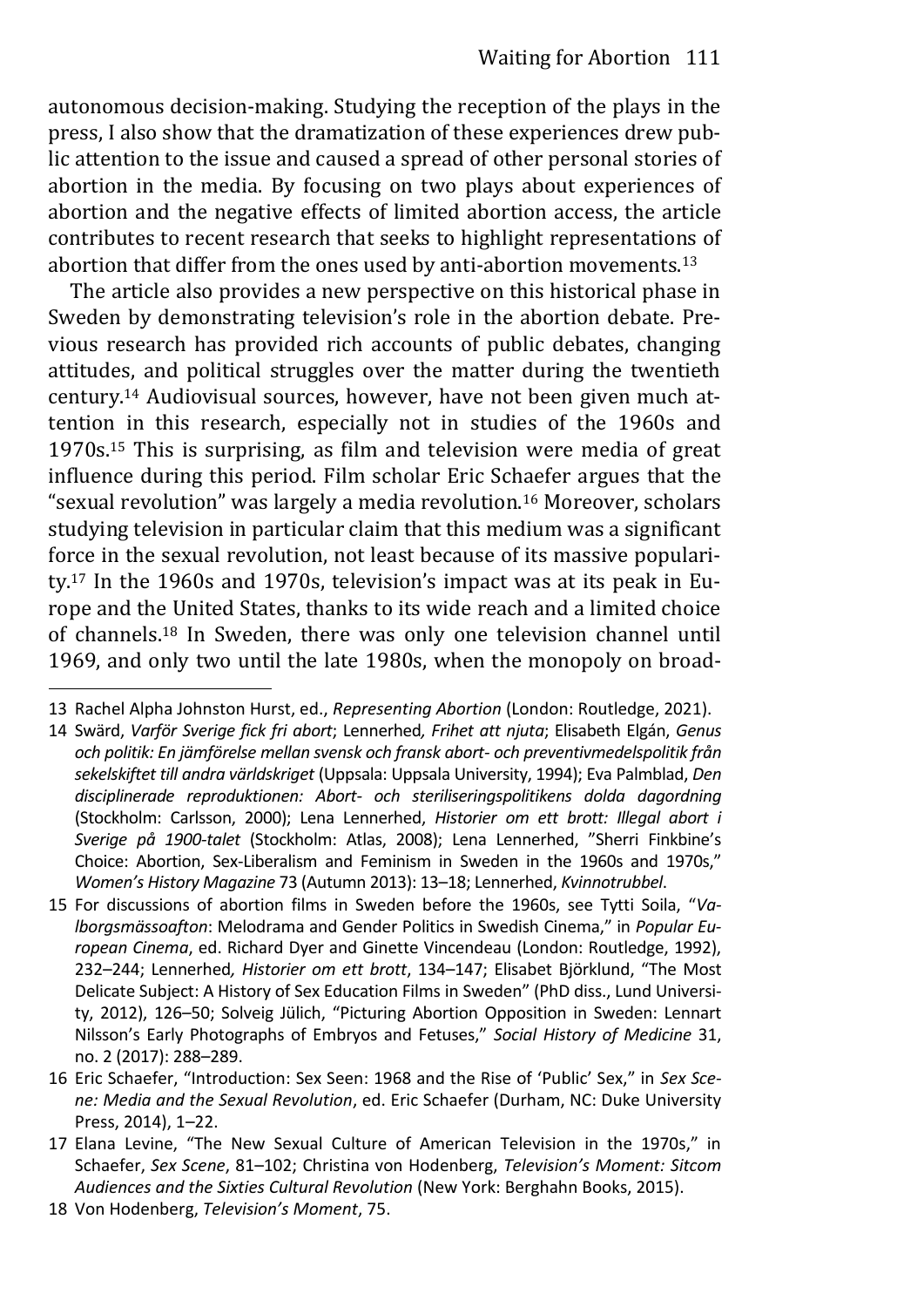cast media held by the public service enterprise was broken. Still, Swedish television of the 1960s and 1970s remains underexplored.

TV theater was one of the most popular TV formats.19 The TV theater productions of the 1960s and 1970s were prerecorded plays mainly shot in studio and produced specifically for television. Rather than being broadcasts of performances at actual theatres, they were productions taking advantage of the media-specific qualities of television.20 Generally, TV theater by far surpassed both theater and cinema in audience numbers. Only a dozen Swedish films in theatrical distribution attracted an audience of more than one million between 1963 and 1972, but more than a million viewers—around one-eighth of the entire population was quite ordinary for TV theater plays.<sup>21</sup> One ambition for the format was that it would reach an audience who otherwise did not visit the theater, and audience studies of the 1970s confirm that it did indeed attract viewers of all social classes.<sup>22</sup>

The plays were also connected to what has been described as the radicalization and liberation of Swedish broadcasting.<sup>23</sup> From the mid-1960s, social criticism became a central characteristic of much TV production, not least through documentary films.24 In these years, TV theater also changed. From then on, the majority of these plays were originally written for television, and productions set in contemporary Sweden and aimed at creating debate became a central part of the repertoire.25 These changes were connected to international developments within television. In Britain, social criticism was the staple of much television drama in this period, propelled by the plays *Up the Junction* in 1965 (which also thematized abortion) and the immensely influential *Cathy Come Home* in 1966, both directed by Ken Loach.26 Hence, the

23 Furhammar, *Filmen i Sverige*, 289.

<sup>19</sup> Stefan Valmin, *TV-teater* (Stockholm: Sveriges Radios förlag, 1972), 187.

<sup>20</sup> Niklas Persson Webjörn, *Bo Widerbergs tv-teater* (Lund: Sekel, 2011), 28–29.

<sup>21</sup> Leif Furhammar, *Filmen i Sverige: En historia i tio kapitel och en fortsättning*, 3rd ed. (1991; Stockholm: Dialogos, 2003), 310; Gunnar Hallingberg, *Radio och TVdramatik* (Lund: CWK Gleerup, 1973), 221, 225; Valmin, *TV-teater*, 188.

<sup>22</sup> Persson Webjörn, *Bo Widerbergs tv-teater*, 29; Hallingberg, *Radio och TVdramatik*, 232.

<sup>24</sup> Leif Furhammar, "From Affluence to Poverty: The Early Swedish TV Documentary," in *A History of Swedish Broadcasting: Communicative Ethos, Genres and Institutional Change*, ed. Monika Djerf-Pierre and Mats Ekström (Göteborg: Nordicom, 2013), 241– 259; Malin Wahlberg, "Vietnam in Transmission: Documentary Film and Solidarity Pro‐ gramming in Swedish Broadcasting Culture (1967–72)," *Journal of Scandinavian Cinema* 7, no. 1 (2017): 43–64.

<sup>25</sup> Furhammar, *Filmen i Sverige*, 289–290; Hallingberg, *Radio och TVdramatik*, 83–84; Valmin, *TV-teater*, 117–118, 138–154.

<sup>26</sup> John Caughie, *Television Drama: Realism, Modernism, and British Culture* (Oxford: Oxford University Press, 2000).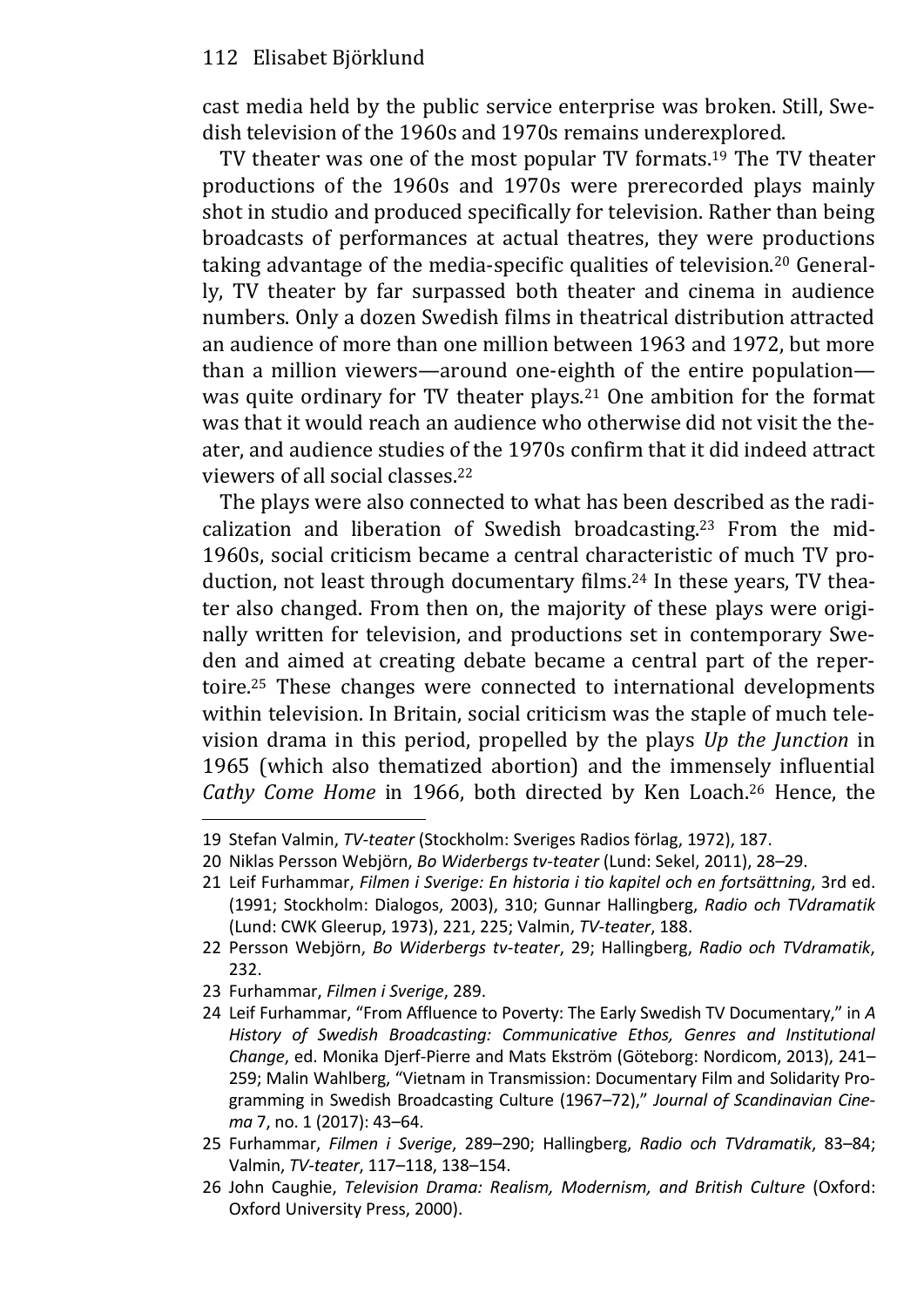plays analyzed here were made at a time when television in general had a huge impact, and TV theater was an important platform for public debate.

In the sections that follow, I first present Swedish abortion policy until the introduction of abortion on demand in 1974 and discuss the role of film and television in public debate. The plays are then analyzed, and their reception discussed. The results are summed up and discussed in a conclusion.

## **Swedish Abortion Policy and Public Debate, 1938–1974**

After much public debate, political struggle, and a number of public inquiries, legal abortion was introduced in Sweden in 1938.27 This legislation was passed while the Swedish welfare state was being constructed through social and legal reforms. Fueled by the view that Sweden had to encourage its citizens to have "more children of better quality," many policies focused on the family and sexuality, greatly influenced by eugenic ideas.28 According to the new law, abortion was allowed on medical, humanitarian, or eugenic conditions: if the pregnancy or delivery posed a risk to the life or health of the pregnant woman, if the pregnancy was the result of rape or incest, or if the woman or the father had a hereditary illness. Abortion was not allowed on social grounds, for example if the woman's economic situation was difficult. Instead, such reasons for wanting an abortion were meant to be addressed by social reforms. The law was amended twice. From 1946, an abortion could also be allowed in case of the "predicted weakness" of the woman (this was a combined socio-medical indication).29 And in 1963, after thousands of babies (in Sweden around 150) were born with birth defects because their mothers had used the drug thalidomide during pregnancy, the law was revised to also allow abortion in cases of fetal damage.30 Still, the legal possibilities for abortion were very limited. "The abortion law can

<sup>27</sup> Palmblad, *Den disciplinerade reproduktionen*, 18–19; Lennerhed, *Kvinnotrubbel*, 24– 25. For a detailed discussion, see Elgán, *Genus och politik*, especially chapters 8 and 9, 123–183.

<sup>28</sup> Ann-Sofie Kälvemark, *More Children of Better Quality: Aspects on Swedish Population Policy in the 1930's* (Uppsala: Uppsala University, 1980). On eugenics in Sweden, see Gunnar Broberg and Mattias Tydén, "Eugenics in Sweden: Efficient Care," in *Eugenics and the Welfare State: Sterilization Policy in Denmark, Sweden, Norway and Finland*, ed. Gunnar Broberg and Nils Roll-Hansen (East Lansing: Michigan State University Press, 2005), 77–149.

<sup>29</sup> Elgán, *Genus och politik*, 80; Palmblad, *Den disciplinerade reproduktionen*, 19; Lennerhed, *Kvinnotrubbel*, 26–28.

<sup>30</sup> Lennerhed, *Kvinnotrubbel*, 102–114.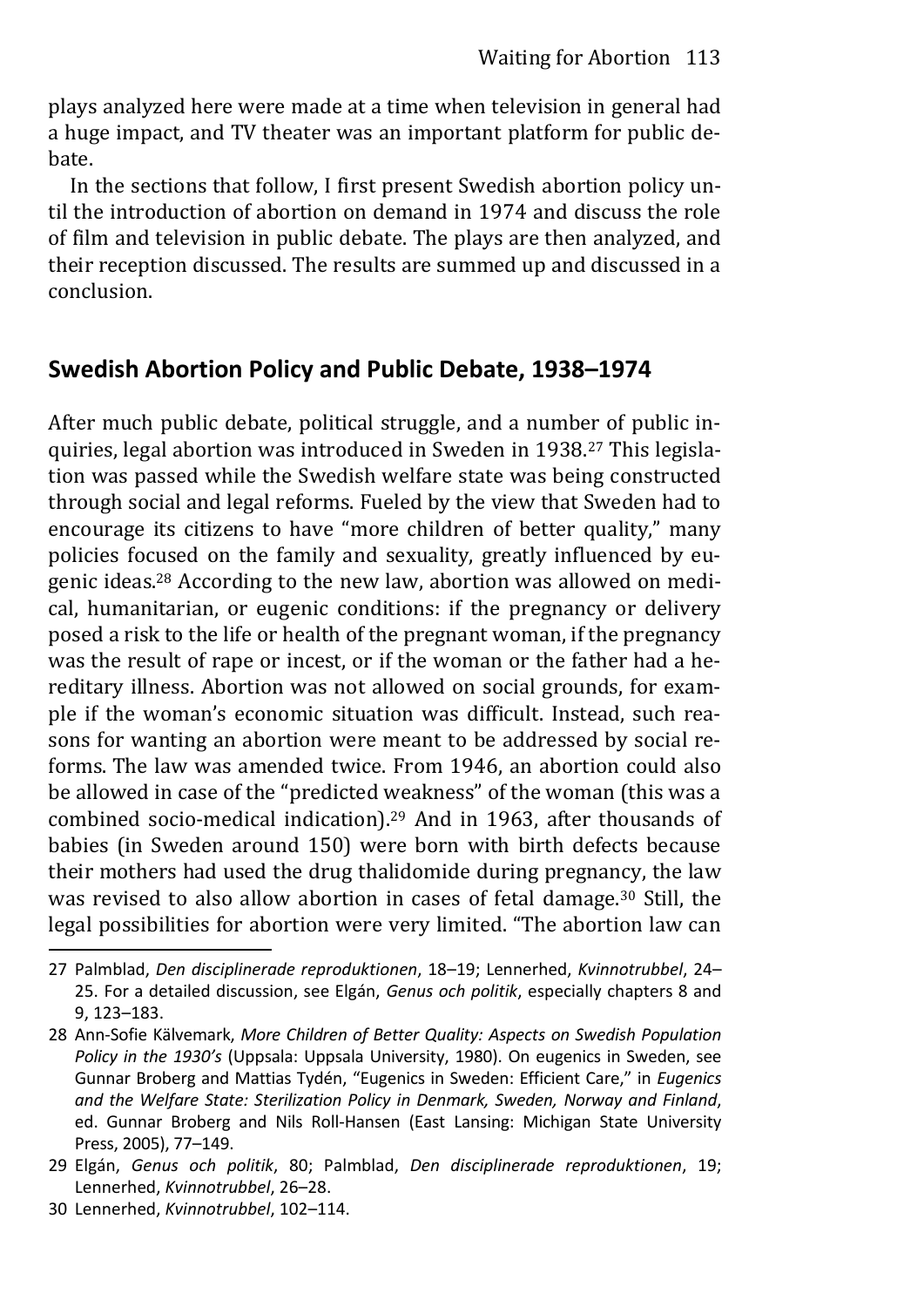be described as a law admitting exceptions, not providing rights," Lena Lennerhed, an expert in Swedish abortion history, states.<sup>31</sup>

Applying for an abortion was a complicated process. A woman who wanted an abortion was subjected to a thorough investigation. This generally involved several visits: to a gynecologist, a psychiatrist, and a social welfare officer, before an application with a recommendation or rejection by the doctor was sent to the Royal Medical Board, who took the final decision. If the application was approved, she had to find a doctor who would agree to perform the abortion. The process could be sped up if the woman obtained a certificate from two medical doctors. She could then get the approval from the board after the abortion.32 Lennerhed notes that the lengthy application process might have been a deliberate strategy to convince women not to have an abortion or to delay until it was too late.<sup>33</sup> Great efforts were made to reduce the number of legal and illegal abortions. In the 1940s, social welfare officers were employed whose core mission was to inform women who were considering abortion about the help offered by society, thus convincing them to go through with their pregnancies.34 This led to a climate in which many women opted for illegal abortions in the 1940s and 1950s, which is also reflected in the film culture of the time.

Internationally, abortion has a long cinema history harking back to the silent era, but the topic did not become common in Swedish cinema until the 1940s.35 Many films from this period stage the meeting between a pregnant woman and a medical doctor or a social welfare officer who convinces the woman to choose motherhood.36 A large share of these films were also made in collaboration with authorities on sexual issues.37 For example, the first social welfare officer employed to work specifically with abortion-seeking women in Stockholm, Lis Lagercrantz-Asklund, had cowritten the manuscript for a feature film called *Moderskapets kval och lycka* (The agony and happiness of motherhood, Ivar Johansson, 1945) and also starred as herself in the government-

37 Björklund, 105.

<sup>31</sup> Lennerhed, "Sherri Finkbine's Choice," 13.

<sup>32</sup> Palmblad, *Den disciplinerade reproduktionen*, 56–59; Lennerhed, *Kvinnotrubbel*, 28– 30.

<sup>33</sup> Lennerhed, *Historier om ett brott*, 164–165. See also Palmblad, *Den disciplinerade reproduktionen*, 58–59.

<sup>34</sup> Lennerhed, *Historier om ett brott*, 149–150, 152.

<sup>35</sup> See, e.g., Cornelie Usborne, *Cultures of Abortion in Weimar Germany* (New York: Berghahn Books, 2007). For the Swedish context, see Lennerhed, *Historier om ett brott*, 134–47; Björklund, "Most Delicate Subject," 126–150.

<sup>36</sup> Björklund, 140–141.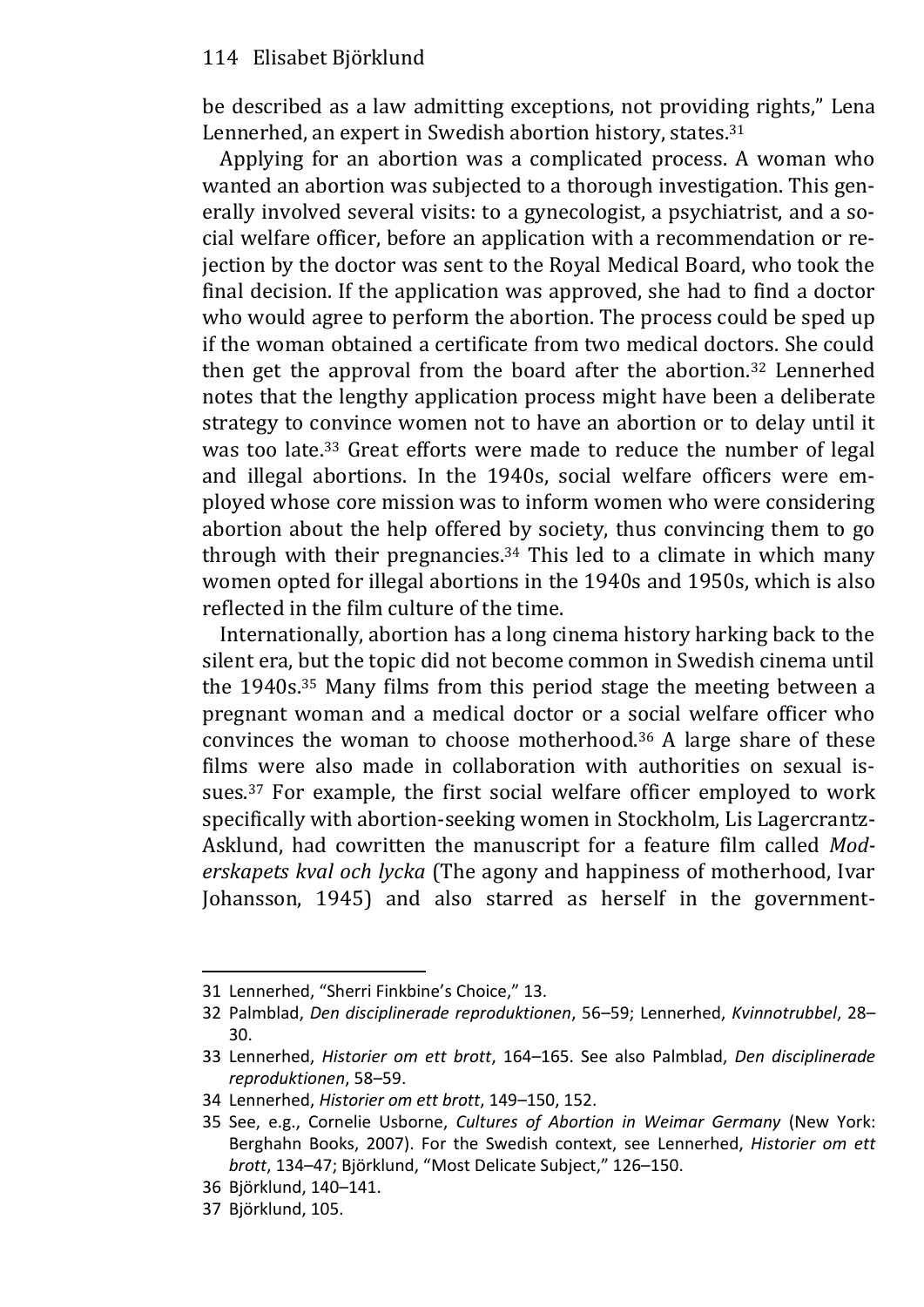sponsored short film *Vi ska ha barn* (We are having children, Egil Holmsen, 1948).<sup>38</sup>

Lennerhed demonstrates that opposition toward abortion was unified in the 1940s and 1950s. Even formerly radical voices, such as the Swedish Association for Sexuality Education, supported the restrictive policy during this time.39 The change in attitudes that occurred in the 1960s was thus truly momentous. Abortion on demand, which in the early 1960s was an extremely controversial idea, would become a solution supported by a majority in Parliament only a decade later. The debates started in the early 1960s, when the liberal and social democratic youth and students' movement began raising the issue and taking a stand for abortion on demand, and culminated in 1965, when the public inquiry was commissioned.40 After six years of investigation, the proposal that the inquiry eventually presented in 1971 was that women should have the right to an abortion, but that the application procedure be kept. After the proposal was referred to a number of bodies, however, the proposition ultimately presented to Parliament was that a woman should have freedom to decide until the twelfth week of pregnancy, and until the eighteenth week after investigation. Between weeks eighteen and twenty-four, the decision was to be made by the National Board of Health and Welfare. The proposition was accepted with a vote of approximately two-thirds of Parliament in favor and one-third against. The Social Democratic Party and the Communist Party almost unanimously supported the law, while the Moderate Party (formerly the Conservative Party) was generally against it. The parties in the center were divided in their vote.<sup>41</sup>

According to Lennerhed, two larger tendencies enabled this shift: the sexual liberation movement, which demanded political change in a number of sexual issues, and the larger discussion on gender roles that occurred around the same time. While feminist engagement in the abortion issue was not prominent until the new women's movement appeared in the late 1960s, Lennerhed argues that the more general gender debate paved the way for a new view of women that was crucial for changing attitudes to abortion.42 Another significant factor is that the

<sup>38</sup> Björklund, 129.

<sup>39</sup> Lennerhed, *Historier om ett brott*, 166.

<sup>40</sup> Swärd, *Varför Sverige fick fri abort*, 36–38; Lennerhed, *Frihet att njuta*, 141–145; Lennerhed, *Kvinnotrubbel*, 125–130.

<sup>41</sup> Swärd, *Varför Sverige fick fri abort*, 38–48; Maud Eduards, *Kroppspolitik: Om Moder Svea och andra kvinnor* (Stockholm: Atlas, 2007), 98–102; Lennerhed, *Kvinnotrubbel*, 137–142.

<sup>42</sup> Lennerhed, *Kvinnotrubbel*, 130–35. Two central texts in these debates were Kristina Ahlmark-Michanek's *Jungfrutro och dubbelmoral* (Lund: Cavefors, 1962), and Eva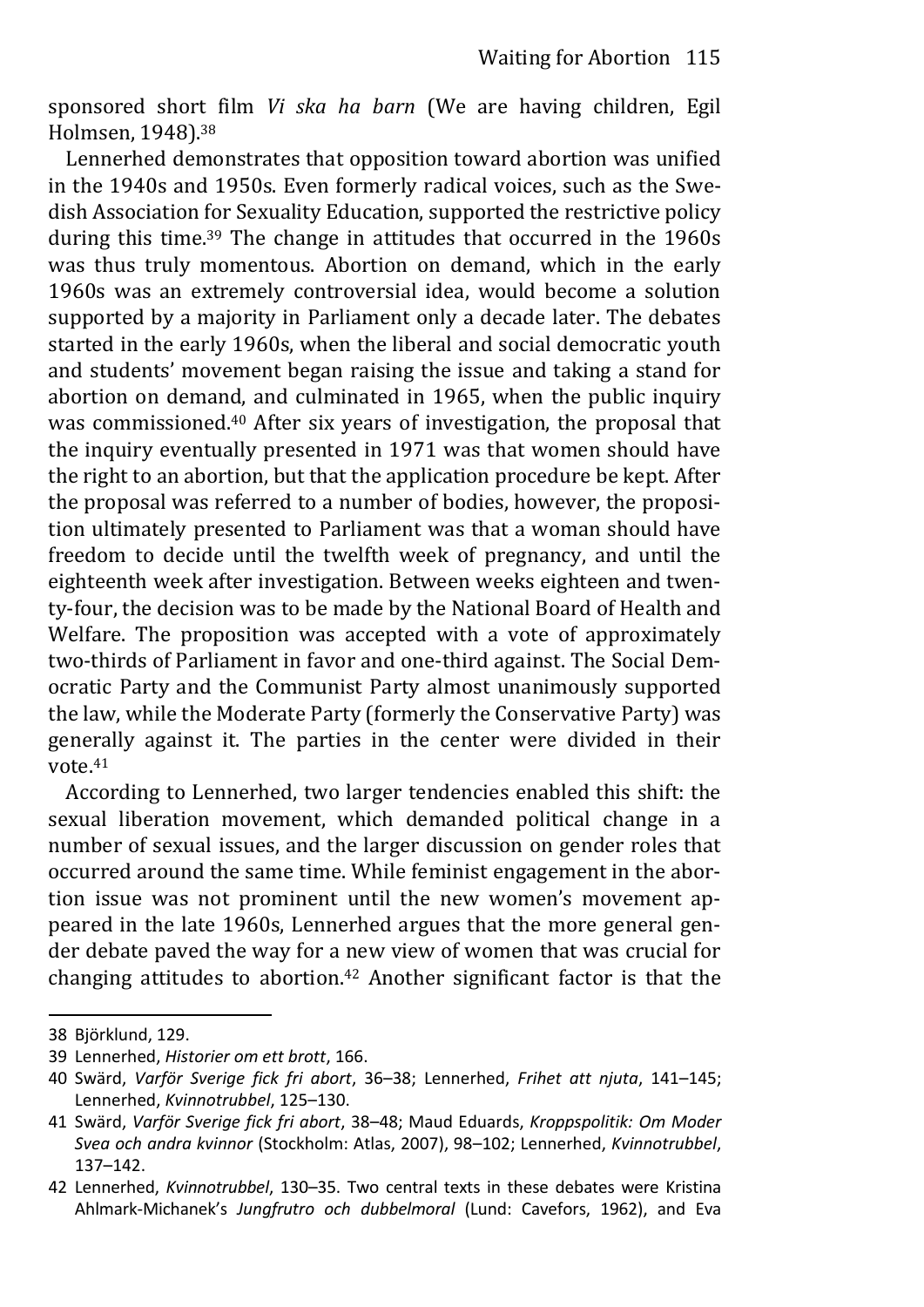issue was brought into public awareness through a number of media events. In 1962, American TV host Sherri Finkbine flew to Sweden to have an abortion, as she had taken thalidomide but been denied legal abortion in Arizona, where she lived. The case attracted massive media attention—Lennerhed calls it "probably one of the most recognized [abortions] in history."<sup>43</sup> Moreover, in 1965, it became publicly known that women in Sweden were traveling to Poland to have abortions, where abortion had been legal since 1959. The police raided the home of Hans Nestius, one of the most active liberal voices in the debate, who had helped women contact Polish doctors, and a prosecution was planned but eventually discontinued.44 Maud Eduards underlines the importance of this event, arguing that women politicized the abortion issue through their collective travels.<sup>45</sup>

The period from the mid-1960s to the early 1970s, when the Abortion Committee was working, has received less attention. Stefan Swärd notes that the abortion debate was limited during this period, but that it resurfaced in the early 1970s, expressing an "impatience" about the inquiry's many delays.46 One aspect that became central during this time was the problem of late abortions.47 It was also in the mid- to late 1960s that Swedish television began devoting greater attention to the abortion issue. Among the programs aired in this period were two that demonstrated how abortions were carried out.

In an episode of a medical series called *Ronden* (The Round) in 1966, one part focused on abortion and dramatized the procedure for having a legal abortion. This program also included documentary scenes from an actual abortion through dilation and curettage (D&C)—a method in

- 44 Lennerhed, *Historier om ett brott*, 174–178; Eduards, *Kroppspolitik*, 95–96.
- 45 Eduards, *Kroppspolitik*, 96.
- 46 Swärd, *Varför Sverige fick fri abort*, 43.
- 47 Jülich, "Picturing Abortion Opposition," 278–307, 301–302. This was also connected to debates about the uses of aborted fetuses in medical research. Solveig Jülich, "Fosterexperimentens produktiva hemlighet: Medicinsk forskning och vita lögner i 1960- och 1970-talets Sverige," *Lychnos* (2018): 10–49.

Moberg's "Kvinnans villkorliga frigivning," in *Unga liberaler: Nio inlägg i idédebatten*, ed. Hans Hederberg (Stockholm: Bonnier, 1961), 68–86. See also Lennerhed, "Sherri Finkbine's Choice"; Emma Isaksson, *Kvinnokamp: Synen på underordning och motstånd i den nya kvinnorörelsen* (Stockholm: Atlas, 2007), 79–86; Elisabeth Elgán, *Att ge sig själv makt: Grupp 8 och 1970-talets feminism* (Göteborg: Makadam, 2015), 26–27, 139–142. For general discussions of the debate on gender roles during the period, see Christina Florin and Bengt Nilsson, *"Något som liknar en oblodig revolution . . ." Jämställdhetens politisering under 1960- och 1970-talen* (Umeå: Umeå University, 2000); Jenny Leontine Olsson, "Kön i förändring. Den svenska könsrollsforskningen 1959–1979" (PhD diss., Stockholm University, 2011).

<sup>43</sup> Lennerhed, *Historier om ett brott*, 169–173 (for the quotation, see 169); Lennerhed, *Kvinnotrubbel*, 106–107.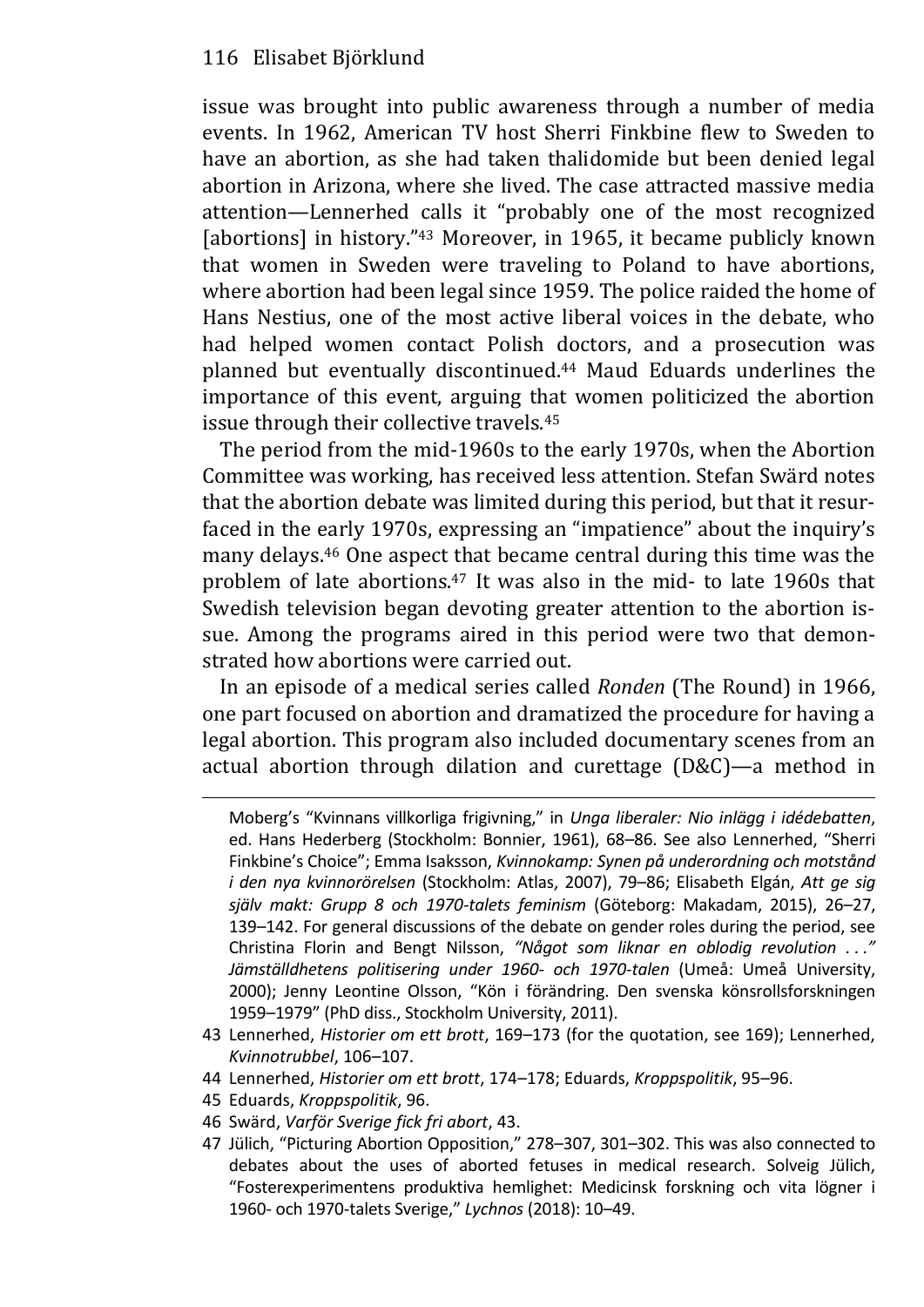which the cervix is dilated and the uterus evacuated using various instruments, often used during the first twelve weeks of pregnancy.<sup>48</sup> More controversially, in 1969 the documentary *Abort: Fakta och synpunkter om avbrytande av havandeskap* (Abortion: Facts and Opinions about Terminating Pregnancy) explicitly demonstrated a number of different abortion methods. Among them were two new techniques: vacuum aspiration and saline injection. In vacuum aspiration, the contents of the uterus were sucked out through a tube connected to a pump, a method that gradually replaced earlier methods of D&C during this period. In saline injection, used for later abortions, saline was injected into the uterus, causing a miscarriage.49 The most controversial scene in the program, however, was when an abdominal hysterotomy was displayed—an operation used for late abortions in which the fetus was removed through incision of the uterus through the abdomen, sometimes called "small caesarean section."<sup>50</sup> In explicit detail, the viewers could observe how a fetus of seventeen to eighteen weeks was aborted and placed in a metal kidney dish.

Reports in the press recurrently referred to the program as a "shock" to the viewers, and many criticized its use of fetal images.<sup>51</sup> Visual representations of human fetuses have a long history, but the 1960s are often understood as a moment when the fetus started to be more widely visible in public. This heightened visibility is often connected to the wide dissemination of Swedish photographer Lennart Nilsson's famous images of human fetuses following their publication in *Life* magazine and the pregnancy advice book *Ett barn blir till* (*A Child is Born*) in 1965. Feminist scholars have argued that this new "public fetus" had negative consequences for women's reproductive rights. For instance, fetal images, not least the ones by Nilsson, have since the 1970s been an important tool for the US anti-abortion movement.52 The practice of using fetal im-

<sup>48</sup> Morag Ramsey, "The Swedish Abortion Pill: Co-Producing Medical Abortion and Values, ca. 1965–1992" (PhD diss., Uppsala University, 2021), 49; SOU 1971: 58, 39, 44.

<sup>49</sup> Ramsey, "Swedish Abortion Pill," 49–50; SOU 1971: 58, 39–40, 44–47.

<sup>50</sup> Ramsey, "Swedish Abortion Pill," 49; SOU 1971: 58, 40, 47–48.

<sup>51</sup> E.g., Pia Gadd, "Abort-chock i TV i kväll," *Expressen*, October 15, 1969; Torbjörn Wahlstedt, "Efter TV-chocken i går: Alla som vill får fri abort till 12:e veckan," *Aftonbladet*, October 16, 1969.

<sup>52</sup> E.g., Rosalind Petchesky, "Fetal Images: The Power of Visual Culture in the Politics of Reproduction," *Feminist Studies* 13, no. 2 (1987): 263–292; Barbara Duden, *Disembodying Women: Perspectives on Pregnancy and the Unborn* (Cambridge, MA: Harvard University Press, 1993), 50–55; Carole Stabile, "Shooting the Mother – Fetal Photography and the Politics of Disappearance," in *The Visible Woman – Imaging Technologies, Gender, and Science*, ed. Paula A. Treichler, Lisa Cartwright, and Constance Penley (1992; New York: New York University Press, 1998), 171–197; Richard L. Hughes, "Burning Birth Certificates and Atomic Tupperware Parties: Crea‐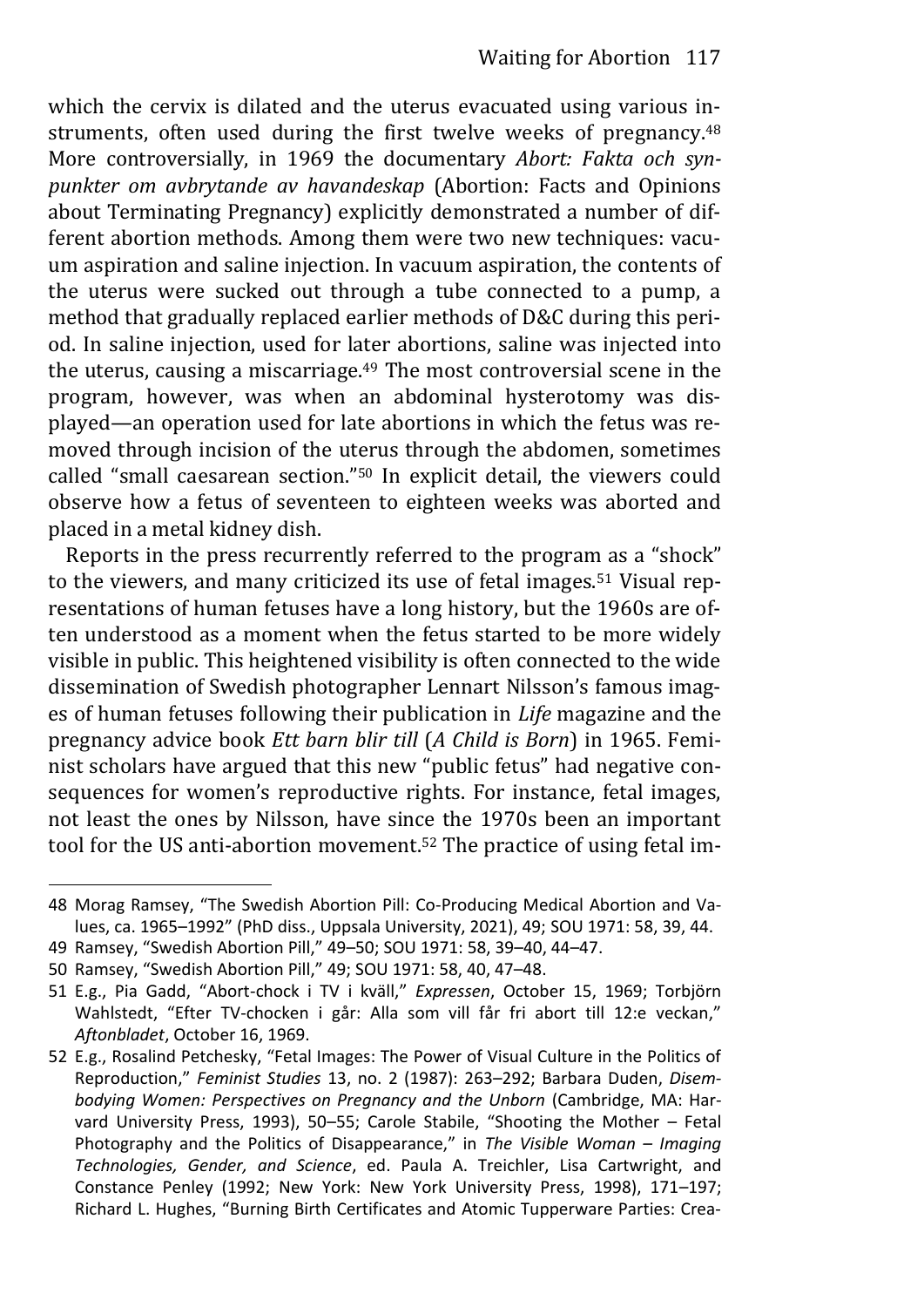ages in anti-abortion campaigns was, however, not new; Nilsson's images were first published in connection with magazine articles critical of abortion in the 1950s and 1960s.<sup>53</sup>

When *Förrädare mördare* and *Var god vänta* were shown in 1967 and 1970 respectively, the plays were hence part of a process in which the abortion debate had spread from the press into the relatively new public space of television. The issue of late abortions had also become a topic of growing concern, and images of fetal bodies were spreading in the media.

## **Delays and Interruptions:** *Förrädare mördare* **(1967)**

*Förrädare mördare* is a play of approximately one hour and forty minutes, which tells the story of how Rut (Pia Rydvall) and Klas (Hans Wigren), a married couple with two children—Malin and Mia (Lena and Åsa Holst)—experience the bureaucratic and lengthy procedure of applying for legal abortion. Because Klas has developed a sore on his penis, probably caused by Rut's diaphragm, Klas and Rut have sex one night using only spermicide, which results in an unwanted pregnancy. As Rut, a substitute teacher, is informed that she might lose her job if pregnant, and Klas, an artist, does not have a steady income, they decide to apply for an abortion. The plot spans the time from a happy evening before Rut gets pregnant until the day when Klas visits her at the hospital after the abortion. At this point, not only has Rut and Klas's relationship been strained to breaking point, but also the abortion that was supposed to be a "simple scraping" at the beginning turned into a hysterotomy owing to the delays—an operation that Rut was furthermore never informed about.

The state of waiting is thematized in many ways in the play and is generally represented as a borderland. The first shot shows the building outside a railway station—clearly a place of waiting—after which the camera tilts down to display a crosswalk while the title of the play is superimposed over the image. The crosswalk is of course also a place where you wait, and can furthermore be seen to symbolize a liminal state between one path and another. The story is also set during the summer holidays, a break in between the ordinary day-to-day routines of the spring and autumn semesters.

ting the Antiabortion Movement in the Shadow of the Vietnam War," *The Historian* 68, no. 3 (2006): 541–558.

<sup>53</sup> Jülich, "Picturing Abortion Opposition."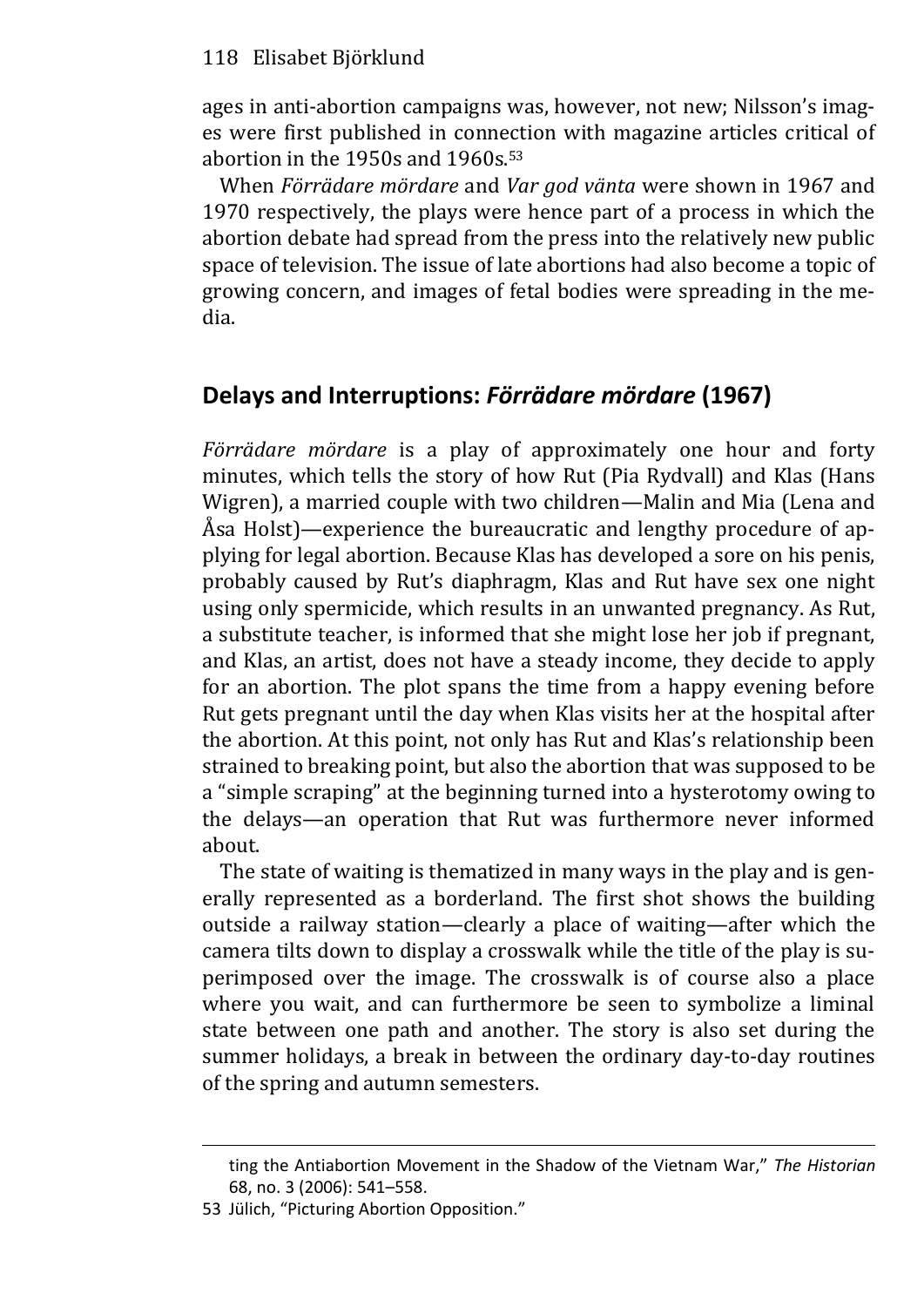

*The crosswalk at the beginning of* Förrädare mördare*. Published with permission from SVT – Sveriges Television AB.* 

The primary way in which the experience of waiting is staged, however, is through the organization of plot and story. There are a number of scenes shot outdoors in the play, and the ending scenes depict the hospital environment, but the plot is mainly concentrated within the moments when Rut and Klas are at home. Through the course of the play, Rut and Klas talk to and visit various persons in power: Rut's gynecologist; her cousin Åke, who is a medical doctor; the social welfare officer; and the staff at the hospital. In all, they have fifteen contacts with medical or social authorities. All are significant parts of the story, but the authorities are never visually present in the plot. In some cases, they are represented as an unheard voice at the other end of a telephone. But mostly the meetings are retold by Rut or Klas in conversation. The drama is consequently spatially constrained, as it is set almost entirely in Rut and Klas's four-room apartment, and the crucial moments in the story when Rut and Klas meet with various authorities and in which important information is provided are presented in retrospect through conversation. This narrative structure has a number of implications.

First, depriving the authorities of a physical presence constructs power as invisible and impersonal. The only adult person aside from Rut and Klas that we meet in the play is Rut's boss, the headmaster at the school where she works. All the other characters are present only through Rut and Klas's conversations. One function of this absence is to foreground the system, rather than certain individuals, as the root of the problem. But it also functions to represent medical authority in particular as callous and unavailable. This quality is further articulated in the last scene of the film, when Rut tells Klas about the abortion. Here, she mentions that all the doctors and nurses that she met at the hospital wore masks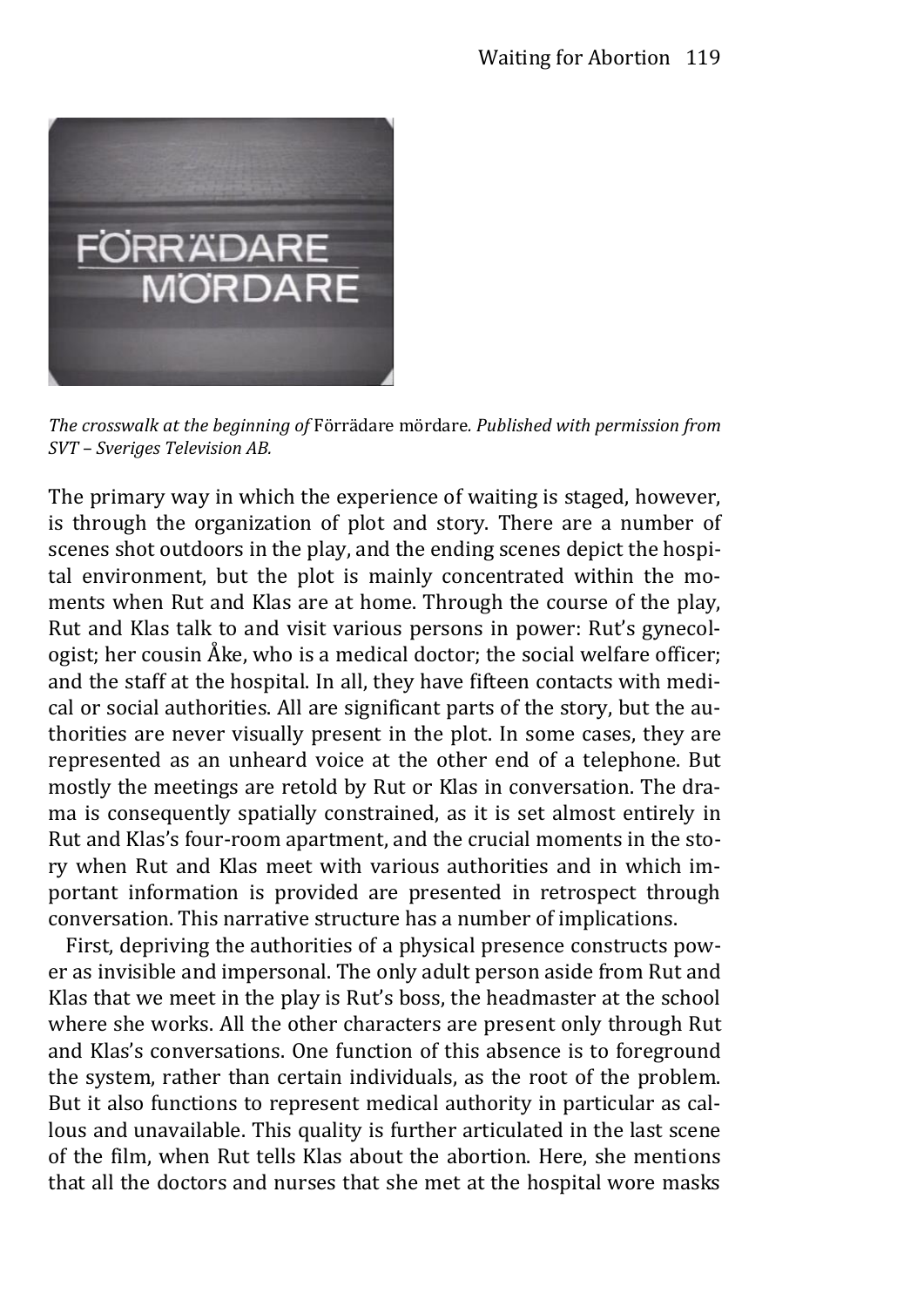and that no one introduced him- or herself. This choice differs markedly from earlier representations of abortion in Swedish film, in which the meeting between a woman and a doctor or a social worker was central and probably aimed at building up trust in welfare institutions.<sup>54</sup>

Second, not giving the authorities a visual presence also means that Rut's bodily examinations and the abortion at the end of the play are never shown. This omission shifts the emphasis from the audience's perception of these events to Rut's subjective experiences of them, which she expresses verbally as well as through facial expressions and body language. Moreover, it contributes to the focus on the effect the waiting has on Rut and Klas's relationship—a focus that is supported by the frequent use of medium shots and close-ups of Klas and Rut when they talk. Certainly a choice connected to the limitations of the small frame of television sets in this era, it nevertheless grants an intimacy to the drama, which highlights the emotional aspects of the events.

Finally, and most importantly, the narrative structure is crucial in constructing the experience of waiting as destructive. The narration is built around a strategy of restricting the range of knowledge to what Rut and Klas know. Furthermore, this restriction alternates between Rut's and Klas' perspectives at different moments in the play.<sup>55</sup> As the authorities who confer information are never directly represented, the viewer shares the characters' respective lack of knowledge at certain points in time. Moreover, the communication of information is constantly delayed in a way that makes the audience share the frustrating experience of waiting with the character who, at a given moment, knows less. For instance, when Rut arrives home after having visited the social welfare officer, Klas is eager to know what happened, but Rut tells him to wait and first goes into the bathroom. The larger waiting that Rut and Klas go through is thus mirrored in the many smaller delays in which one character waits for the other to communicate. The sheer number of contacts to be narrated, moreover, creates a structure of repeated waiting times. Further adding to the wearisome experience is that some of the contacts are futile. For example, in one scene that depicts Rut's frustration when waiting for a call from Åke, Rut finally decides to make the call herself. The only answer she gets is that Åke has not yet received the expected report from the social welfare officer.

<sup>54</sup> Björklund, "Most Delicate Subject," 140–141.

<sup>55</sup> On narration and range of knowledge, see Bordwell, *Narration in the Fiction Film*, 57–58.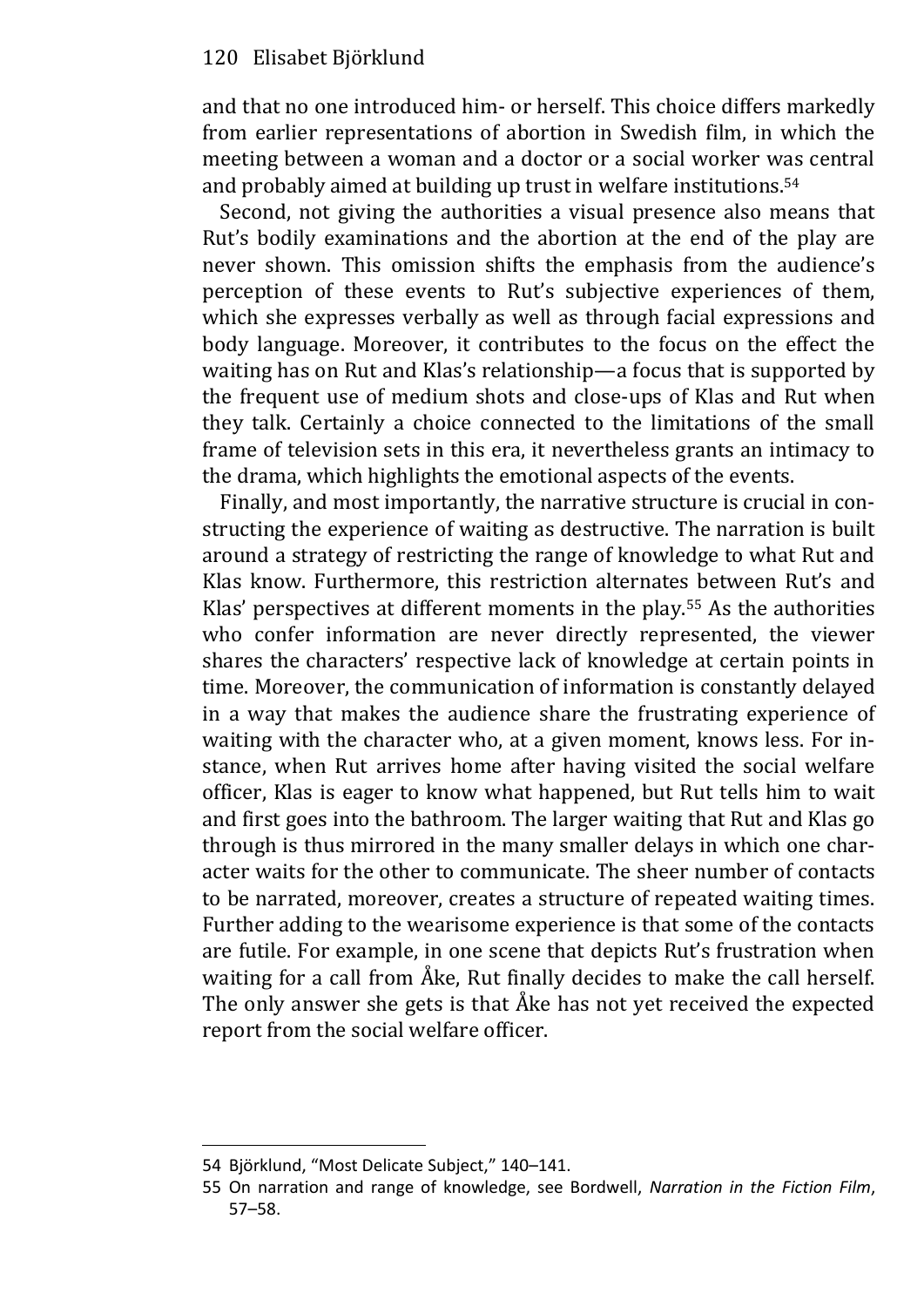

*Rut (Pia Rydvall) waiting while Klas (Hans Wigren) talks on the phone. Published with permission from SVT – Sveriges Television AB.*

Apart from the structure of the plot, the role of the children also contributes to the construction of waiting as a frustrating and destructive process. Rut and Klas's communication is not only constantly delayed; it is also repeatedly interrupted by Malin and Mia. In one scene, when Rut is tired after a visit to the gynecologist and struggles to tell Klas about the meeting, the children come running into their bedroom, where they have resorted to talk, and start jumping and playing on their bed. But the children are not only represented as interfering with communication. An important theme is also how the process affects the children and the family as a whole, which plays out through a motif of fire and water. For example, the children accidentally set fire to a curtain when Rut and Klas are busy talking about the abortion, and later they run away to go swimming—a very dangerous idea, as the younger sister has not yet learned how. While these mishaps never result in any greater harm, they symbolize how the situation sends the whole family into a downward spiral.

While the main temporal dimensions of the play thus deal with the experience of passing time in the present, another level of temporality exists as well. In order to get the abortion application approved, Rut and Klas bring up, inflate, and fabricate problems in their relationship during interactions with authorities. These issues revolve around two related events: Rut's experience of what can be interpreted as postpartum depression after her first pregnancy and Klas's relationship with another woman following this episode. While exaggerating the negative influence of these events on their relationship to make an abortion seem necessary, Rut and Klas simultaneously start to question and reinterpret the narrative of their shared past. The agonizing application process to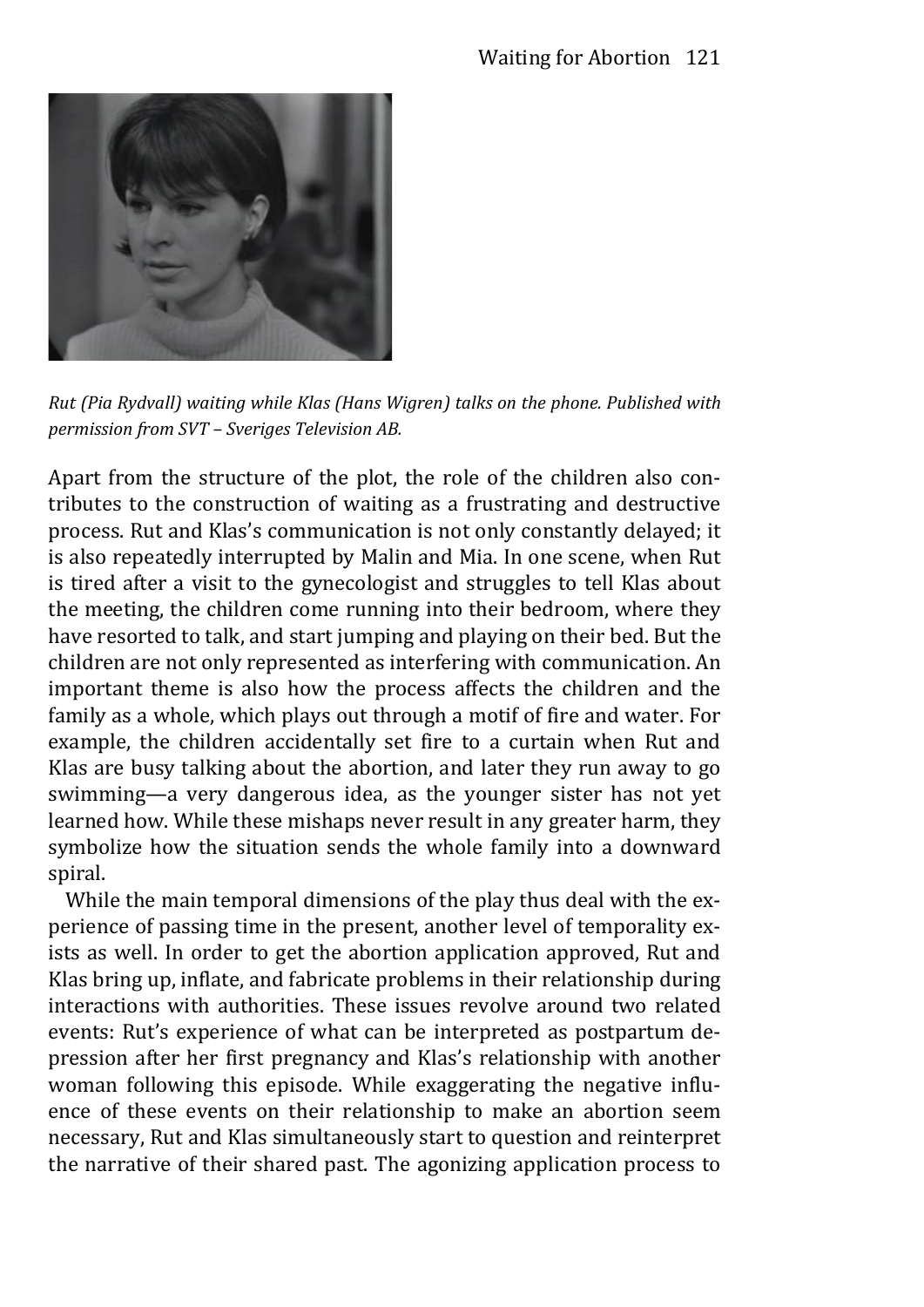determine the future of the ongoing pregnancy thus involves a revisiting of the past, which in itself affects both the present and the future.

A central point in the play is that the application process deprives women of all autonomy in decision-making. When Rut finally receives the letter from the Royal Medical Board with the approval, Klas declares that she is now free to make the decision herself. Rut is confused and shocked by this statement, arguing that the process on the contrary has made it impossible for her to decide for herself. "For every day that has passed, this abortion has become more and more necessary," she exclaims. While the lengthy application procedure can be interpreted as an effort to make women change their minds, as the growing fetus made an abortion more and more problematic with time, Rut's experience is that the agonizing process has paradoxically made an abortion inescapable. Hence, the procedure has in itself produced reasons for the abortion that might not have been there in the first place. "The investigation has created the 'weakness' that is the motivation for the abortion," as critic Sven Lindqvist noted in his review of Engström's novel.<sup>56</sup> Consequently, *Förrädare mördare* expresses not only how waiting for a decision to be made by someone else is a frustrating experience but also how waiting for an abortion at this historical moment functioned to further minimize women's already limited reproductive agency. By avoiding representations of Rut's examinations and the abortion itself and instead focusing on Rut's and Klas' expressions of their feelings through an intimate use of cinematography, the narrative furthermore privileges the subjective experiences of waiting for an abortion—a choice which differed from other representations of pregnancy and abortion circulating during this time.

# **Loneliness and Abandonment:** *Var god vänta* **(1970)**

The second play, *Var god vänta*, is also centrally about waiting—which is explicit in its title (Please wait)—but its narrative form is different from that of *Förrädare mördare*. First of all, the play is much shorter—only sixteen minutes long—and it is much simpler in style and production, consisting of a monologue by actress Helena Brodin. The play begins with a voiceover briefly stating statistics about abortion in Sweden that fourteen thousand women had an abortion in 1969 and that these were 94 percent of the applications—and explaining that one woman who had gone through an abortion had written to the TV theater unit about her experiences. After this, the narrative is divided into eight

<sup>56</sup> Sven Lindqvist, "Roman om en abort," *Dagens Nyheter*, August 30, 1965.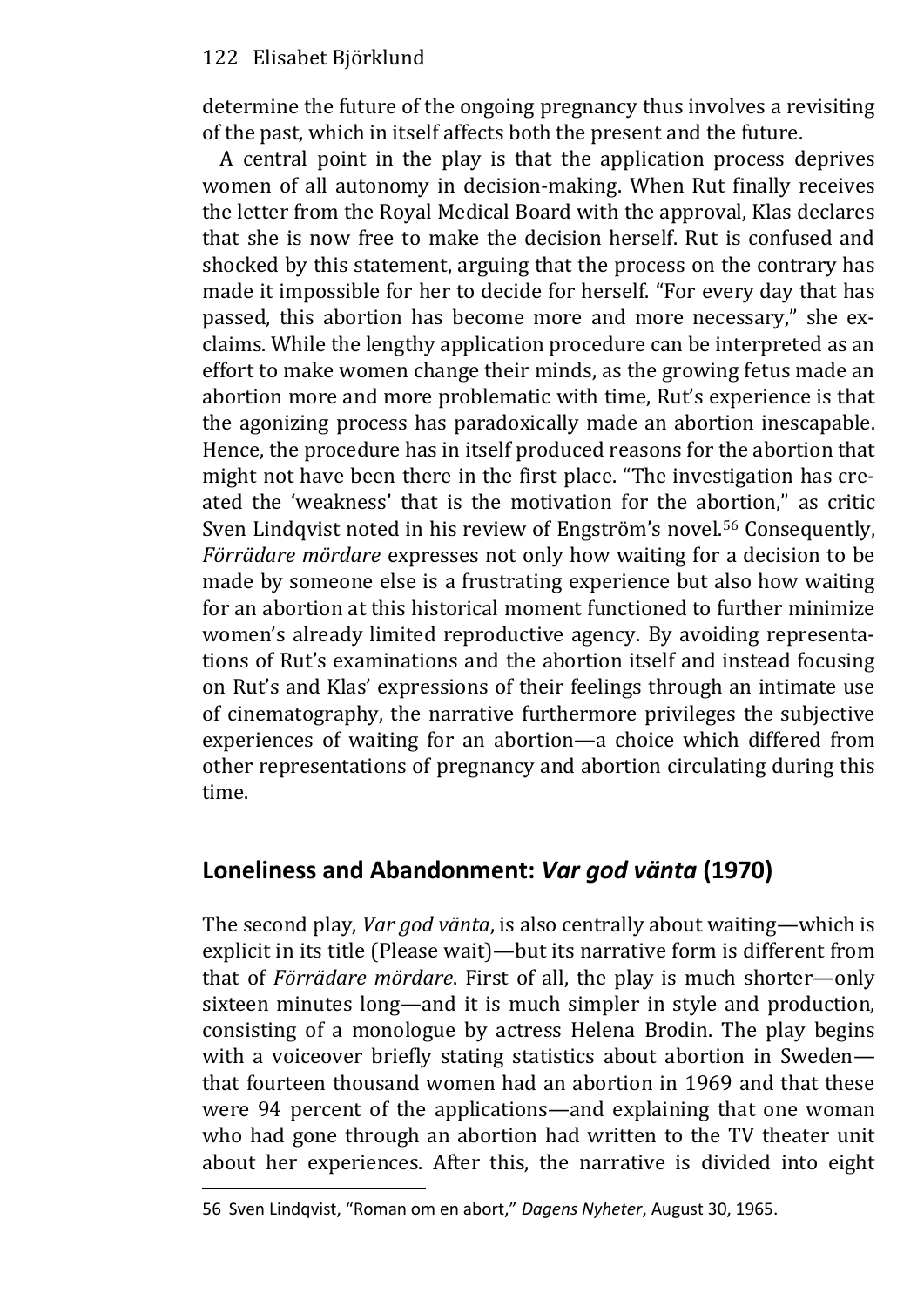shorter segments, clearly marked by the insertion of intertitles indicating the present week of the pregnancy (from week seven to week eighteen). The viewers thus follow the woman from week to week in scenes where she looks back and recounts her experiences of the process, from the moment when she first finds out that she is pregnant to a few weeks after the abortion, when she has started working again.

One of the most conspicuous differences between *Förrädare mördare* and *Var god vänta* is that the latter tells the story of a single woman. In *Förrädare mördare*, a central theme is that waiting negatively affects the relationship between Rut and Klas, and their family as a whole. Moreover, the agonizing experience of waiting is constructed in the communication between them. *Var god vänta*, on the other hand, depicts the difficulties that the waiting entails for a woman who is alone. This is most clearly represented through the play's minimal mise-en-scène. Throughout the play, Brodin is seated in front of a steady camera, framed at the center of the picture in a medium shot so that only her head, shoulders, and upper body are displayed. The part of her body that the play centrally concerns (where her uterus is located) is thus left completely out of the frame. She is dressed in a green shirt and has shoulder-length hair. Behind her is nothing but a white wall or screen. While talking, Brodin looks either straight into the camera, a bit to the side of it, or at the floor, as if she were in conversation with the audience. The lack of any kind of context or surroundings is one part of the play's construction of the woman as lonely. The formal choice of the monologue is another. As Brodin never receives any kind of answer or reaction to her story, the play comes across as being her private thoughts, diary notes, or a letter (as its original)—a lonely narration without direct contact with a listener. This sense of isolation is further underlined by the medium itself—a monologue at a theater has an actual audience, while the actor is alone in a television performance.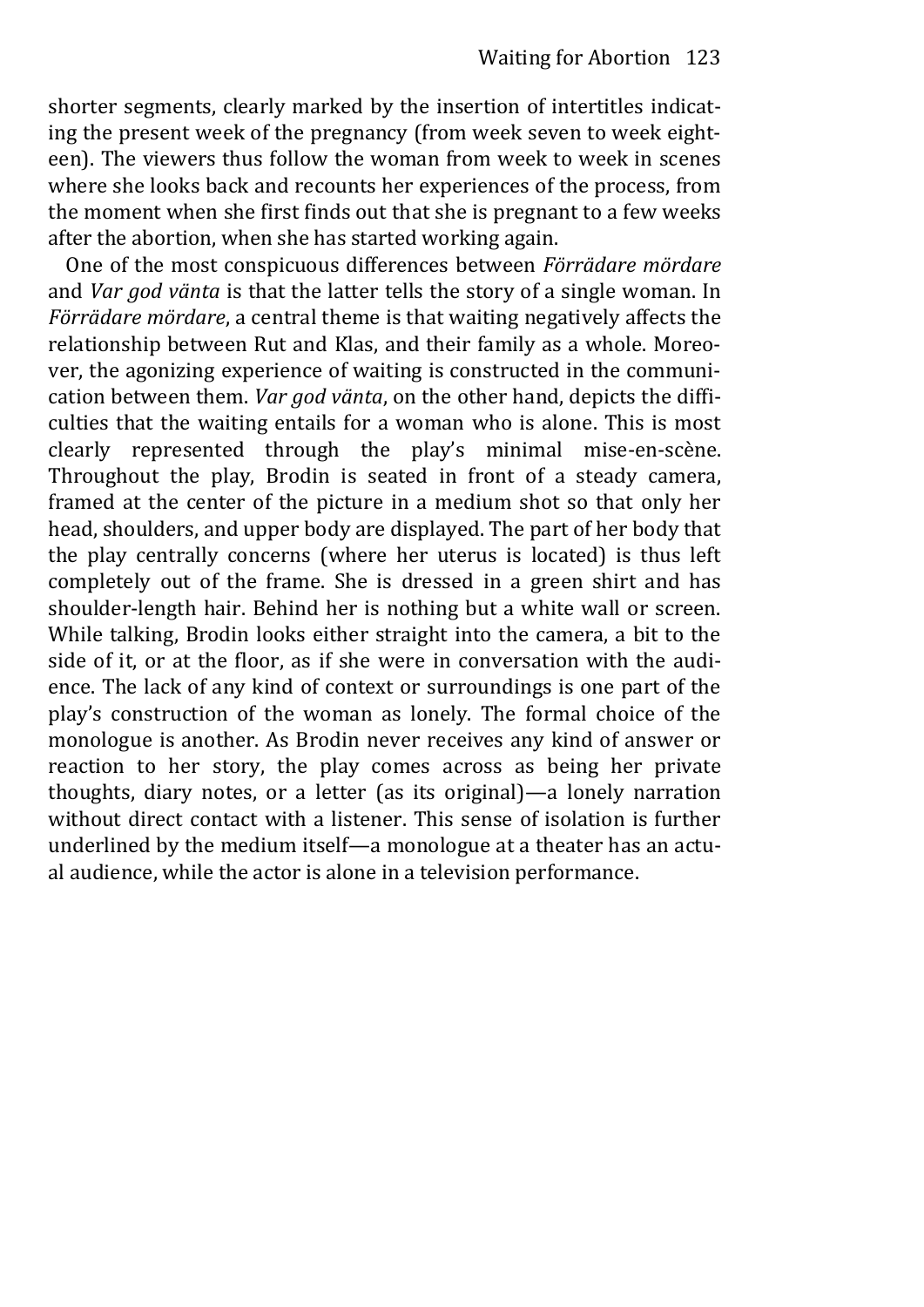

*Helena Brodin as the anonymous woman in* Var god vänta*. Published with permission from SVT – Sveriges Television AB.* 

One similarity with *Förrädare mördare* is that *Var god vänta* also shows how the lengthy application procedure transforms something that seems uncomplicated into a trauma. In the beginning of the play, the woman calls her situation "simple"—she has been abandoned by the man who impregnated her, has problems with work and housing, and hence has no difficulty deciding about an abortion. When she is required to visit the Mental Health Bureau (as the counseling bureaus for abortion-seeking women were called), she does not understand why, probably as she does not consider her problem to pertain to mental health. When recounting her visits to the psychiatrist, the gynecologist, and the social welfare officer, she says that they all judged her case as being decided. After numerous delays and an uncertainty about the duration of the pregnancy, the vacuum aspiration method that was originally planned is deemed too late. The woman thus has to wait even longer to have an abortion through saline injection. After further delay, the abortion is carried out in the sixteenth week and is a painful and brutal experience. In the last section of the play, the woman talks about being afraid to go outside, about having nightmares, and about her confusion about suddenly having milk in her breasts. There is no care after an abortion, she tells us. What was once a "simple" situation has consequently turned into a psychologically complex one. In the beginning of the play, the woman did not understand the relevance of psychological or psychiatric care, but at the end, when she expresses a need for it, she is left completely alone.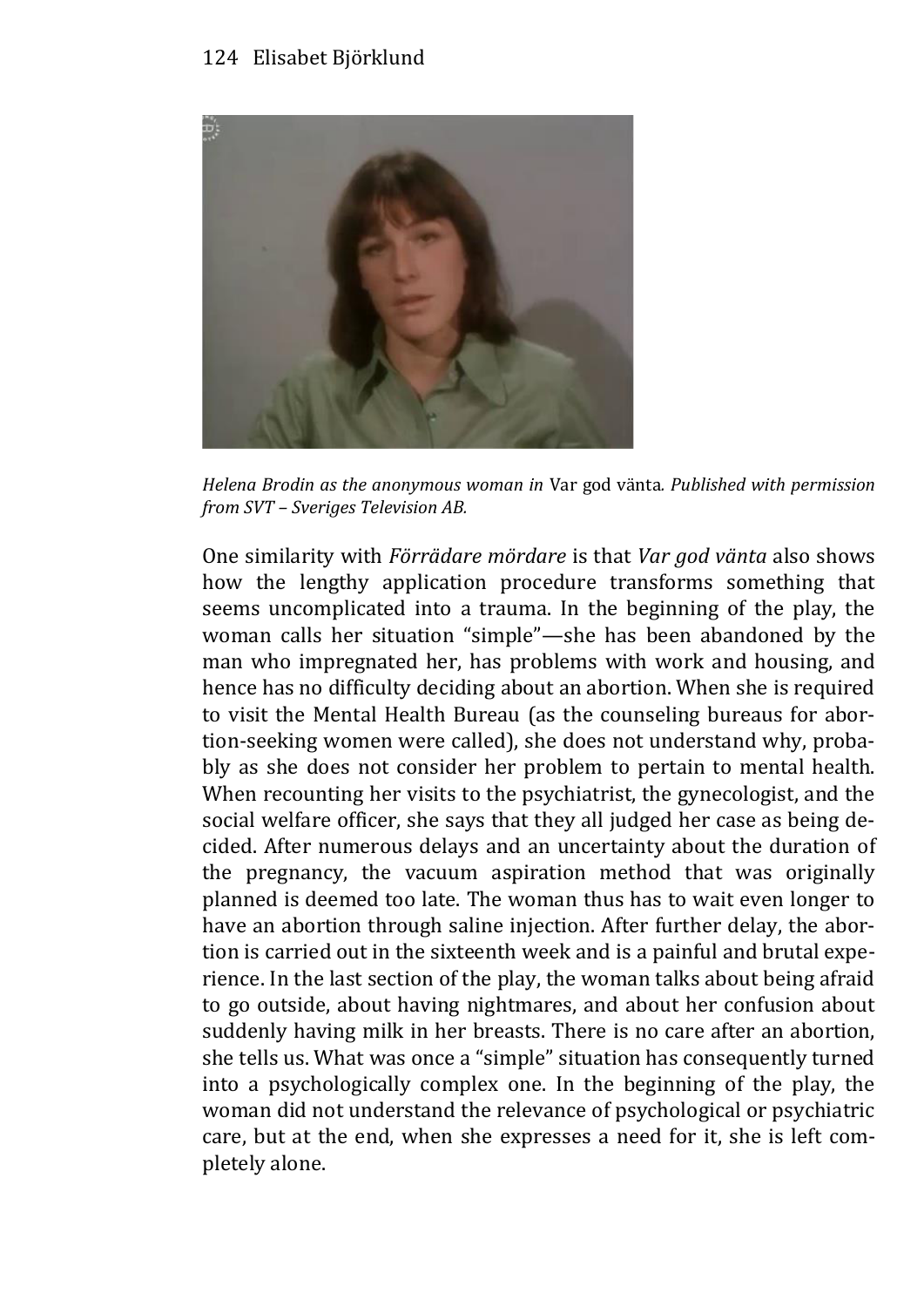Another similarity with *Förrädare mördare* is the absence and lack of individuality of the authorities that the woman meets, as well as the choice not to show the bodily examinations and the abortion. The narration is organized in a similar way as in Engström's play, with the character recounting the meetings with anonymous doctors and social workers, referred to only as "the psychiatrist," "the gynecologist," and so on. Some of the meetings are also described as cruel and humiliating. For instance, in the scene when the woman recounts the visit with the doctor when she was first supposed to have the abortion, she describes how she had to wait for another doctor for half an hour in the gynecological chair and was addressed in a degrading way by the nurse. In her account of the actual abortion, the woman relates that she was not given any pain relief and that she was rolled away into a washing room when the contractions started. When she was experiencing how something "hung out of her," a nurse came and told her that it was "only the feet," whereupon she was helped when finally bearing down the fetus. When, three days afterward, she was allowed to walk and could eat with the other patients, she had to share a table with women who had just become mothers—"they were mostly talking about baby food," she notes. Just as in Engström's play, the structuring of time in *Var god vänta* thus forms a criticism of a heartless system of anonymous and insensitive authorities and caregivers while giving voice to the woman's perspective. In this case, however, this criticism is articulated most clearly by showing how a system aimed at social support resulted in social abandonment. As in *Förrädare mördare*, the body of the woman is also deemphasized through the narrative structure and the stylistic choices, and instead, her subjective experience is placed center stage.

## **Reception**

The play that undoubtedly received the most attention of the two was *Förrädare mördare*. When published as a book in 1965, it had met with positive reviews and was the topic of some debate, but this was nothing compared with the response to the play two years later. Being an adaptation, the play had been announced long before its broadcast, which probably raised expectations and interest.57 Another factor is that the play was an important part of a process of sexual liberation in Swedish television. Since the 1950s, Swedish cinema had started being associated with nudity and sexual freedom, and this reputation intensified in the

<sup>57</sup> See, e.g., JIBE, "TV-pjäs om fri abort efter Clas Engströms roman," *Dagens Nyheter*, July 29, 1966; Ulf Ridefelt, "Abortpjäs repeteras för TV," *Expressen*, August 11, 1966.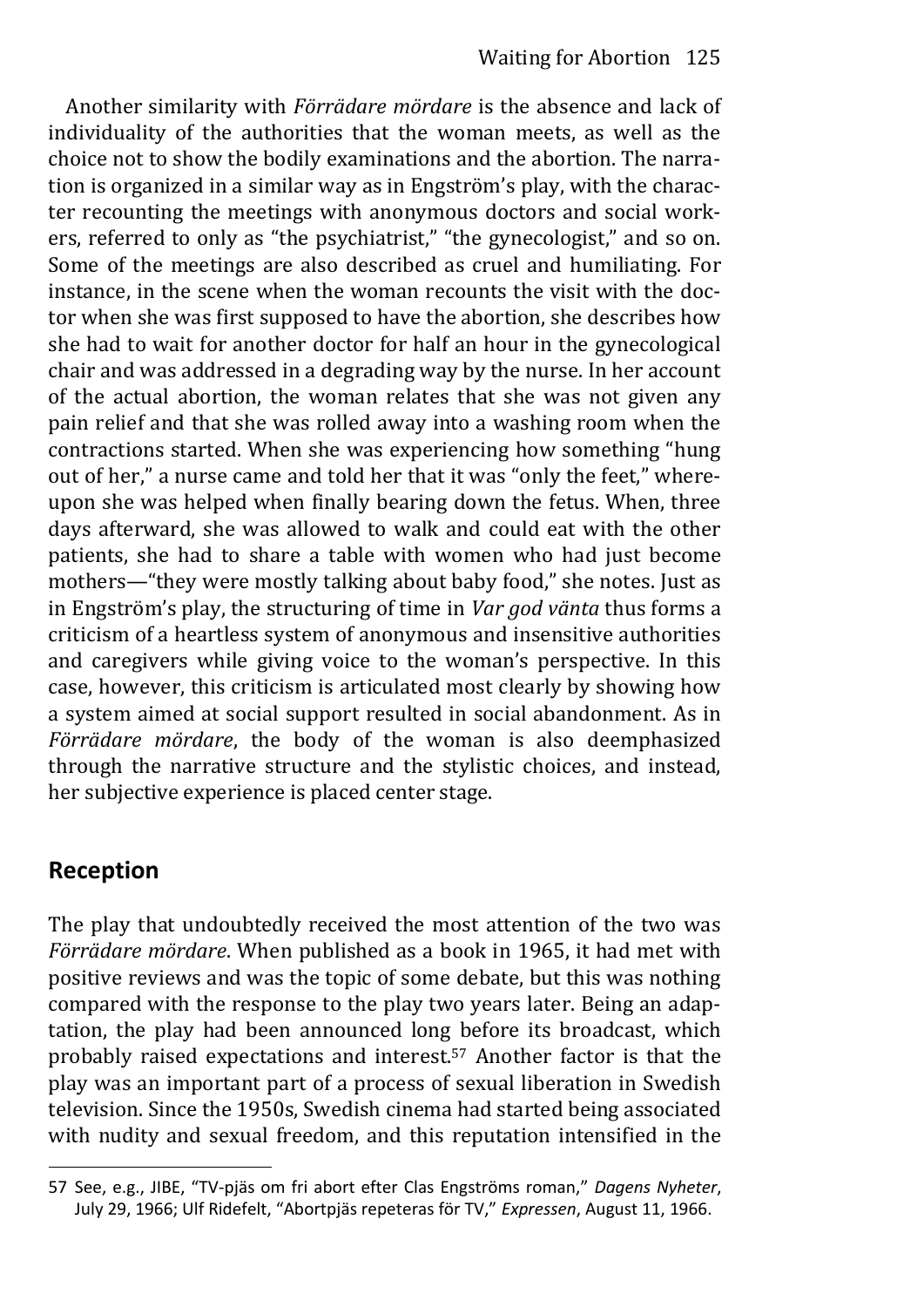1960s as a number of sexually explicit art films broke through "the sex barrier" and triggered a liberalization of Swedish film censorship.<sup>58</sup> Sexual content was a much more sensitive issue in television.59 Yet, in the mid-1960s, taboos started being challenged, and one of the more famous incidents occurred when actor Per Oscarsson stripped to his underpants in the immensely popular TV show *Hylands hörna* (Hyland's Corner) in 1966. The year after that, *Förrädare mördare* also roused a great deal of reaction by mentioning certain "dirty words" ("cock," "condom," and "diaphragm") and two (nonexplicit) depictions of sexual intercourse at the beginning of the play.<sup>60</sup> Another storm of protest broke out when Oscarsson and Engström appeared together in a program accompanying the opening of the art exhibition *Multikonst* (Multi Art) in February the same year, using the word "fuck" as they were discussing erotic art together with artists Inga Bagge and Pye Engström (who was married to Clas Engström).61 After this broadcast, Clas and Pye Engström and their family were given much attention in the press, and Clas Engström became known as a provocative author and playwright.<sup>62</sup>

The abortion theme was definitely also at the center of the discussions. For example, the front page of the newspaper *Aftonbladet* read, "Why should others decide over my unborn child? Yesterday's TV theater play gave new fire to the abortion debate."<sup>63</sup> Critics generally reacted positively to the play, and some even emphasized its potential to make an impact. In the broadsheet *Svenska Dagbladet*, Gunnar Falk wrote that the play does not argue but "highlights a piece of life, a problem, in such

<sup>58</sup> See, e.g., Elisabet Björklund and Mariah Larsson, eds., *Swedish Cinema and the Sexual Revolution: Critical Essays* (Jefferson, NC: McFarland 2016).

<sup>59</sup> Madeleine Kleberg, "Skötsam kvinnosyn: Hem- och familjereportage i svensk TV åren 1960–1969" (PhD diss., Stockholm University, 1999), 170–179.

<sup>60</sup> See, e.g., Lars Rundkvist, "Folkstorm igår mot Clas Engströms 'fula ord,'" *Aftonbladet*, January 24, 1967; Lars Ohngren, "Bra teater igår, men onödiga detaljer," *Expressen*, January 24, 1967.

<sup>61</sup> E.g., Ronny Nygren, "Per vållade ny TV-chock: 'Varför reagerar folk så starkt för ordet knulla?,'" *Expressen*, February 12, 1967; Bertil G. Nilsson, "Dubbel tittarstorm när Per Oscarsson sa 'sex-ord' i TV," *Aftonbladet*, February 12, 1967. See also David Rynell Åhlén, *Samtida konst på bästa sändningstid: Konst i svensk television 1956–1969* (Lund: Mediehistoriskt arkiv, 2016), 202–203.

<sup>62</sup> E.g. Lars Widding, "Familjen som retar folkstormen," *Expressen*, February 18, 1967; Elisabeth Frankl, "Han skrev abortpjäsen. Hon gör 'porrskulptur' . . . vad är det för sorts folk egentligen?," *Aftonbladet*, February 19, 1967.

<sup>63</sup> "Varför ska andra bestämma över mitt ofödda barn? Tv-pjäsen igår satte ny fart på abortdebatten," *Aftonbladet*, January 24, 1967. See also, e.g., Anne Palmers, "Apropå TV-pjäsen i går kväll: 85 proc. får abort – men det tar 8 veckor," *Göteborgs-Tidningen*, January 24, 1967.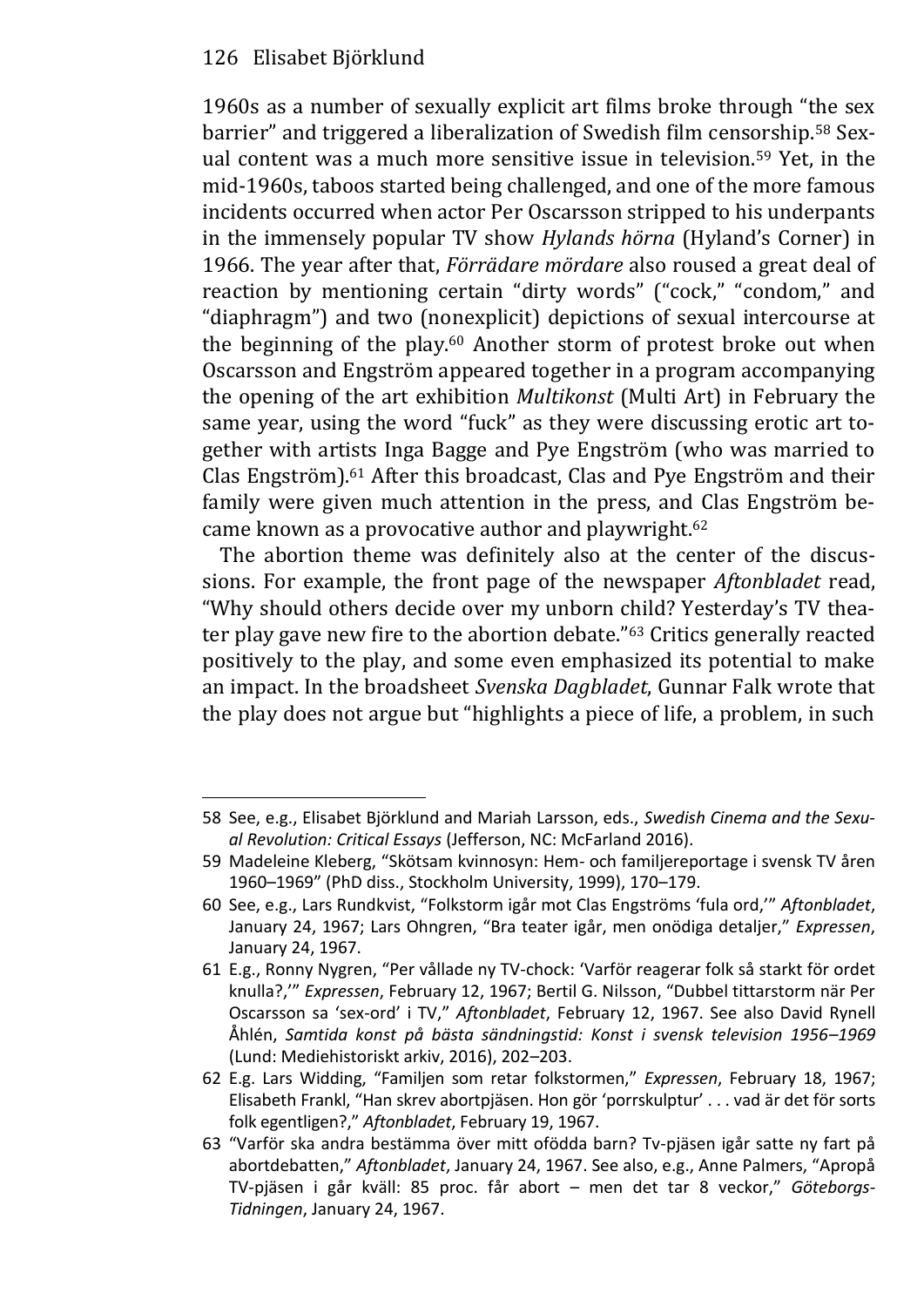strong light that no one can close their eyes in indifference."<sup>64</sup> And in the tabloid *Expressen*, Bo Strömstedt called *Förrädare mördare* "a TV play [...] that really—with a crash—*reaches* the people."<sup>65</sup> In the wake of the play, newspapers also published stories from women who had applied for abortion themselves and experienced the waiting time.<sup>66</sup> After one such story, *Expressen* encouraged readers to call them and state their opinions, and the newspaper later reported that they had talked to hundreds of women, of whom a number were quoted in the article, and that the majority thought that abortion cases should be prioritized.<sup>67</sup>

Through his willingness to talk to the media, Clas Engström himself also contributed to the play's publicity. Engström participated in many interviews, sometimes with his family, and he was clear about his own opinions—stating explicitly that he thought abortion on demand was the only reasonable option.68 He and his wife were also open about the novel and the play being based on their personal experiences.69 Furthermore, Engström wrote articles in the press. When the play was criticized by theater critic Bengt Jahnsson for being "peep-show realism," Engström published a response, arguing that this was the whole point: the play aimed to convey a sense of entrapment and suffocation. He also found television to be "a very suitable medium" for staging this atmosphere.70 Engström was also active in the continued abortion debate. In 1969, he was one among many who criticized the program *Abort* for showing images of aborted fetuses.<sup>71</sup>

*Var god vänta* itself did not attract as much attention as *Förrädare mördare*, but it had a snowball effect. The play was aired on a Tuesday evening and reprised the day after. On the Thursday of the same week, it was followed by a debate program on the abortion issue—*Målet gäller* 

- 64 Gunnar Falk, "TV-teatern: Kärlekslycka under utredning," *Svenska Dagbladet*, 24 January, 1967.
- 65 Bo Strömstedt, "Ett samtalsämne," *Expressen*, January 26, 1967. Emphasis in original.
- 66 E.g., Marianne Lundgren, "Hon fick ja till abort då kände hon redan barnet röra sig," *Göteborgs-Tidningen*, January 25, 1967; "Jag har fått abort," *Expressen*, February 3, 1967.
- 67 Folke Lind, "Fick abort-ja i femte månaden!," *Expressen*, February 1, 1967; "Expressen-läsarna tycker: Abortfall ska snabb-behandlas," *Expressen*, February 2, 1967.
- 68 E.g., Grand, "Åttonde boken genombrottet. Clas Engström: Ändra abortlagen!," *Dagens Nyheter*, September 6, 1965; JIBE, "TV-pjäs om fri abort"; Bernt Nilsson, "Hur känns det idag då Clas Engström," *Aftonbladet*, January 25, 1967.
- 69 Bernt Nilsson, "Här kommer mannen bakom TV:s abortpjäs," *Aftonbladet*, January 28, 1967; Frankl, "Han skrev abortpjäsen."
- 70 Bengt Jahnsson, "Lång väntan på abort," *Dagens Nyheter*, January 24, 1967; Bengt Jahnsson, "Tittskåpsteater som skrämmer," *Dagens Nyheter*, February 1, 1967; Clas Engström, "TV-teatern *är* tittskåp!," *Dagens Nyheter*, February 18, 1967.
- 71 Clas Engström, "Skamgrepp i abortdebatten," *Expressen*, November 8, 1969.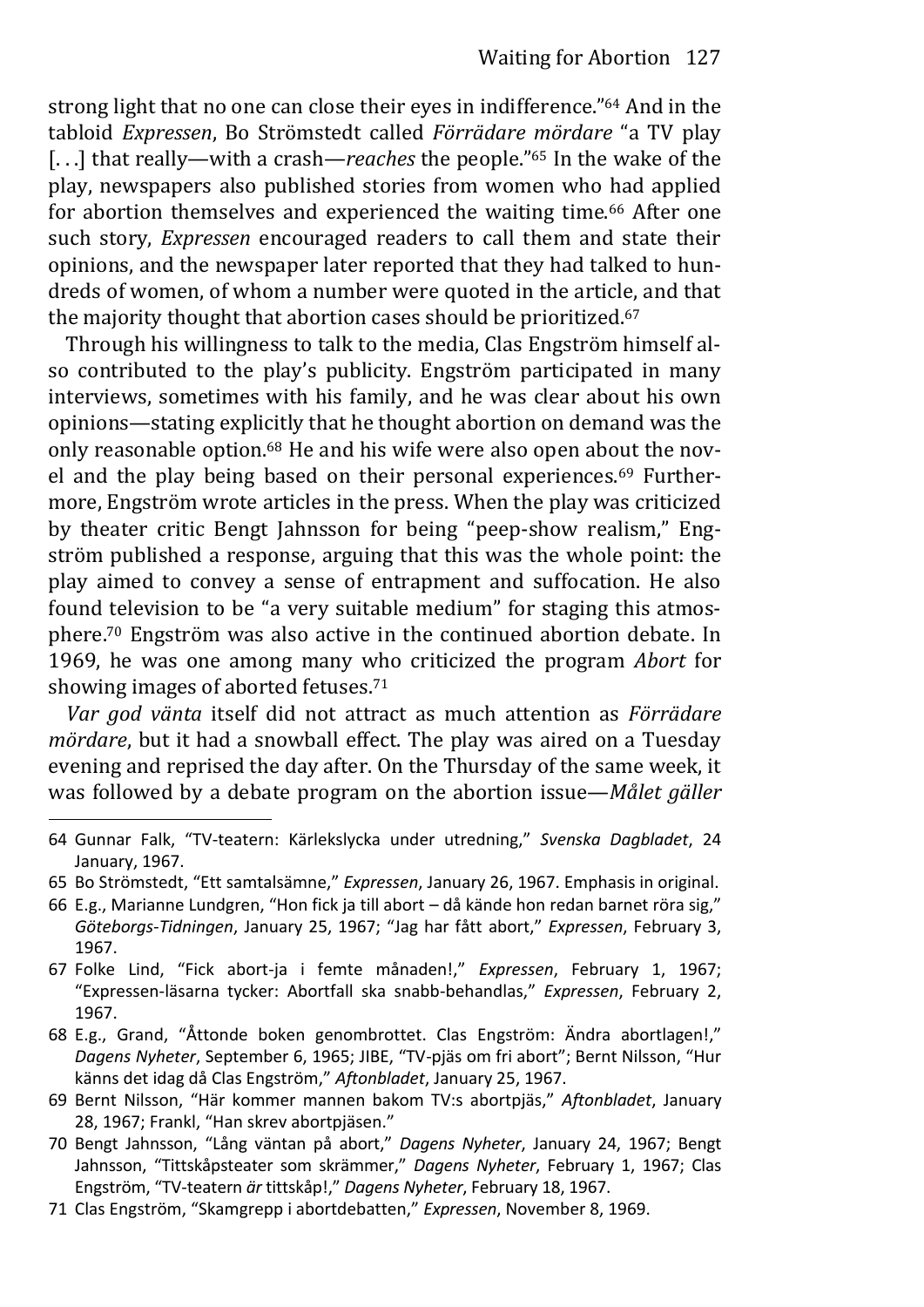(The Case Concerns)—staged as a courtroom drama with one side against abortion and the other in favor. "An enterprise aimed at creating debate cannot be organized in a better way," one critic commented about the scheduling.72 The debate program attracted a great deal of attention in the press and was followed by an opinion poll by Swedish Radio, which showed that 86 percent of those who had seen the program supported reformed abortion legislation.73 Women with experiences like the one presented in the play also made their voices heard. For example, *Expressen* interviewed a woman who was in the same situation as Brodin's character and had seen the play and the debate program, and also published a series of extracts from her diary.74 Swedish Radio received many letters after the debate program, and subsequently forwarded them to the public inquiry. It was reported that a majority of these letters reacted negatively to a change in legislation, but many also included stories from women who had gone through abortions themselves.75 The following year, journalist Ann Wilkens also published a short debate book—"motivated by anger and impatience," according to the foreword—titled *Abort i Sverige: Var god vänta* (Abortion in Sweden: Please wait).<sup>76</sup> The book dealt with the issue of the lengthy approval procedures as well as the long-running investigation of the Abortion Committee, explicitly referring to both *Var god vänta* and the debate program.<sup>77</sup> *Var god vänta* thus sparked renewed discussion on the abortion issue in the early 1970s.

Waiting and its effects on physical and mental health thus also played an important role in discussions after the plays were aired and triggered the sharing of personal experiences of abortion in public. This phenomenon can be related to international trends in discussions of abortion during this era, in which women's own experiences were given expression in the media and started being used as an important political tool

<sup>72</sup> Stig Göran Gustafsson, "Initiativ som lovar gott," *Göteborgs-Tidningen*, November 11, 1970.

<sup>73</sup> See, e.g., Maria-Pia Boëthius, "Fri abort eller ingen alls? Oförenliga parter i kvällens TVdebatt," *Expressen*, November 12, 1970; "Abortlagen förnedrande," editorial, *Expressen*, November 13, 1970; Bosse Gustafson, "Barn som syndastraff," *Aftonbladet*, November 19, 1970; "Dagmar Heurlin tror inte på TV 2:s opinionsundersökare," *Aftonbladet*, November 23, 1970.

<sup>74</sup> Maria-Pia Boëthius, "'Jag ville bara dö,'" *Expressen*, November 13, 1970; "Sista dagen för aborten: 'Om det hela ändå vore över!,'" *Expressen*, November 19, 1970.

<sup>75</sup> Bo Teglund, "Rättvisande om aborter," *Dagens Nyheter*, November 23, 1970; Lennerhed, *Kvinnotrubbel*, 9–11.

<sup>76</sup> Ann Wilkens, *Abort i Sverige: Var god vänta* (Uppsala: Verdandi-debatt, 1971), 7.

<sup>77</sup> Wilkens, 21–25.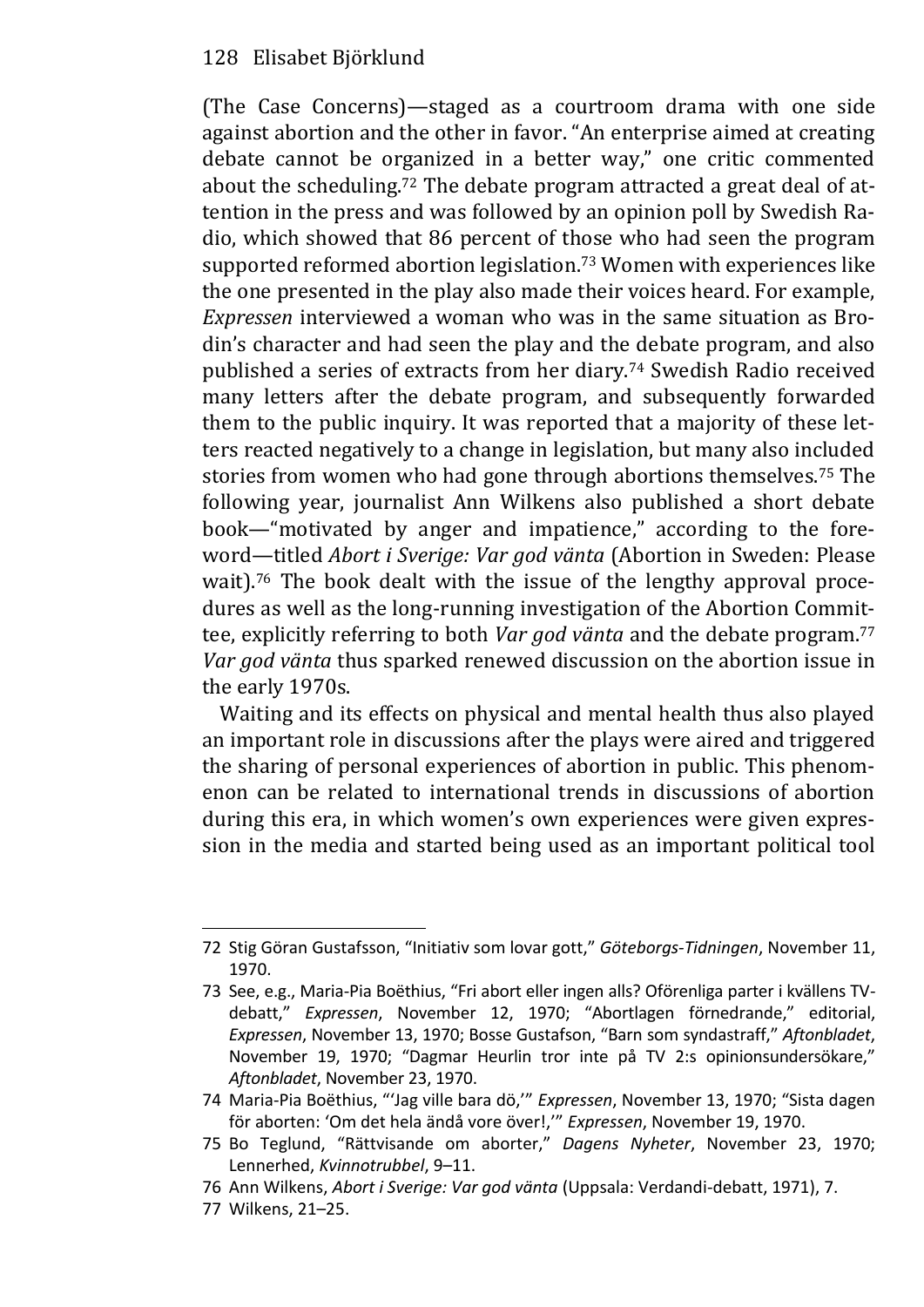by the feminist movement.78 The staging of the plays was hence successful in conveying these ideas and raising attention within a wider audience.

## **Conclusion**

*Förrädare mördare* and *Var god vänta* thematize the temporal aspects of pregnancy and reproductive decision-making through their staging of experiences of waiting for an abortion. Produced in 1967 and 1970 respectively, they were made at a time when abortion legislation was under examination in Sweden and medical abortion praxis had become more liberal, while women who wanted an abortion still had to go through a complicated application process. *Förrädare mördare* demonstrates how this process destroyed the marriage of a couple with two children, while *Var god vänta* focuses on how the procedure influences a single woman. In both plays, plot and story are organized so that meetings with doctors and other authorities are not directly represented, but only retold, which has a number of effects. In both cases, it renders these authorities faceless and anonymous, which emphasizes the system, rather than individuals, as the core of the problem. At the same time, medical and social authorities are constructed as cold and distant.

In *Förrädare mördare*, the narrative style furthermore enables the audience to share the frustrating experience of waiting with the characters through restricting knowledge and repeatedly delaying and interrupting the communication of information between them. The play also demonstrates how the application process creates reinterpretations of the past in order to impact the future, and how this generates motivations for the abortion. When the waiting for a decision is over, Rut has consequently been deprived of the possibility of making an independent choice. In a similar way, *Var god vänta* demonstrates how waiting transforms a healthy and confident woman into a distressed and humiliated one, and a "simple" situation into an increasingly psychologically complex one. Moreover, the play's form and style emphasize her loneliness. By making the play a monologue and by using a minimalistic setting, the character comes across as isolated and abandoned, without any communicative ties to a larger community.

Although the debate on abortion might have decreased in the Swedish press after 1965, it was still vibrant in the medium of television.

<sup>78</sup> Manon Parry, *Broadcasting Birth Control: Mass Media and Family Planning* (New Brunswick, NJ: Rutgers University Press, 2013), 66; Reagan, *When Abortion was a Crime*, 229–230.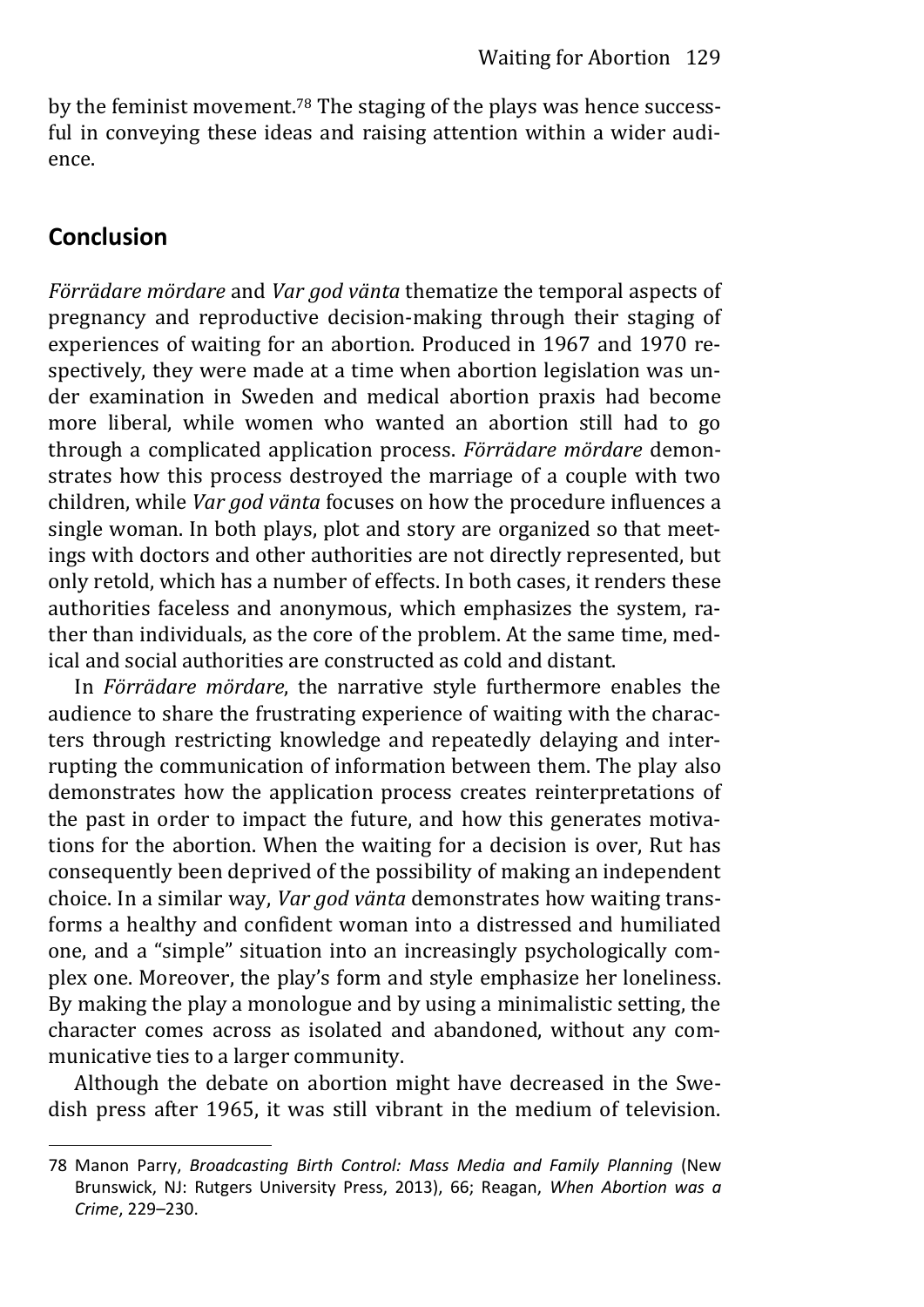Both *Förrädare mördare* and *Var god vänta* had an impact and triggered further debate. They were hence not exceptions or isolated phenomena, but integral to a continued discussion on this issue. The adaptation of *Förrädare mördare* is in itself illustrative. The book was debated to some extent upon its publication in 1965, but the TV screening of the play received much greater attention and pushed Clas Engström into the public scene. While fictional narratives had been a central strategy in many films about abortion in the past, these plays introduced something new in being based on personal experiences, as opposed to being told from the perspective of medical and social authorities. Moreover, both plays triggered the dissemination of other personal stories—in the press and in letters sent to Swedish Radio. Hence, this study not only points to the value of television material for research on the media history of the 1960s and 1970s but also highlights the role of experience and narration in public debate during this time.

## **References**

1965 års abortkommitté. *Rätten till abort*, SOU 1971: 58. Stockholm, 1971.

- "Abortlagen förnedrande." Editorial. *Expressen*, November 13, 1970.
- Ahlmark-Michanek, Kristina. *Jungfrutro och dubbelmoral*. Lund: Cavefors, 1962.
- Björklund, Elisabet. "The Most Delicate Subject: A History of Sex Education Films in Sweden." PhD diss., Lund University, 2012.
- Björklund, Elisabet, and Mariah Larsson, eds. *Swedish Cinema and the Sexual Revolution: Critical Essays*. Jefferson, NC: McFarland, 2016.
- Boëthius, Maria-Pia. "Fri abort eller ingen alls? Oförenliga parter i kvällens TV-debatt." *Expressen*, November 12, 1970.

Boëthius, Maria-Pia. "'Jag ville bara dö.'" *Expressen*, November 13, 1970.

- Bordwell, David. *Narration in the Fiction Film*. Madison: University of Wisconsin Press, 1984.
- Brenthel, Adam, and Kristofer Hansson. "Waiting for a Cure: Cultural Perspectives on AIDS in the 1980s." In *A Visual History of HIV/AIDS: Exploring the Face of AIDS Film Archive*, edited by Elisabet Björklund and Mariah Larsson, 123–134. Abingdon: Routledge, 2019.
- Broberg, Gunnar, and Mattias Tydén. "Eugenics in Sweden: Efficient Care." In *Eugenics and the Welfare State: Sterilization Policy in Denmark, Sweden, Norway and Finland*, edited by Gunnar Broberg and Nils Roll-Hansen, 77–149. East Lansing: Michigan State University Press, 2005.
- Caughie, John. *Television Drama: Realism, Modernism, and British Culture.* Oxford: Oxford University Press, 2000.
- "Dagmar Heurlin tror inte på TV 2:s opinionsundersökare." *Aftonbladet*, November 23, 1970.
- Duden, Barbara. *Disembodying Women: Perspectives on Pregnancy and the Unborn*. Cambridge, MA: Harvard University Press, 1993.
- Eduards, Maud. *Kroppspolitik: Om Moder Svea och andra kvinnor*. Stockholm: Atlas, 2007.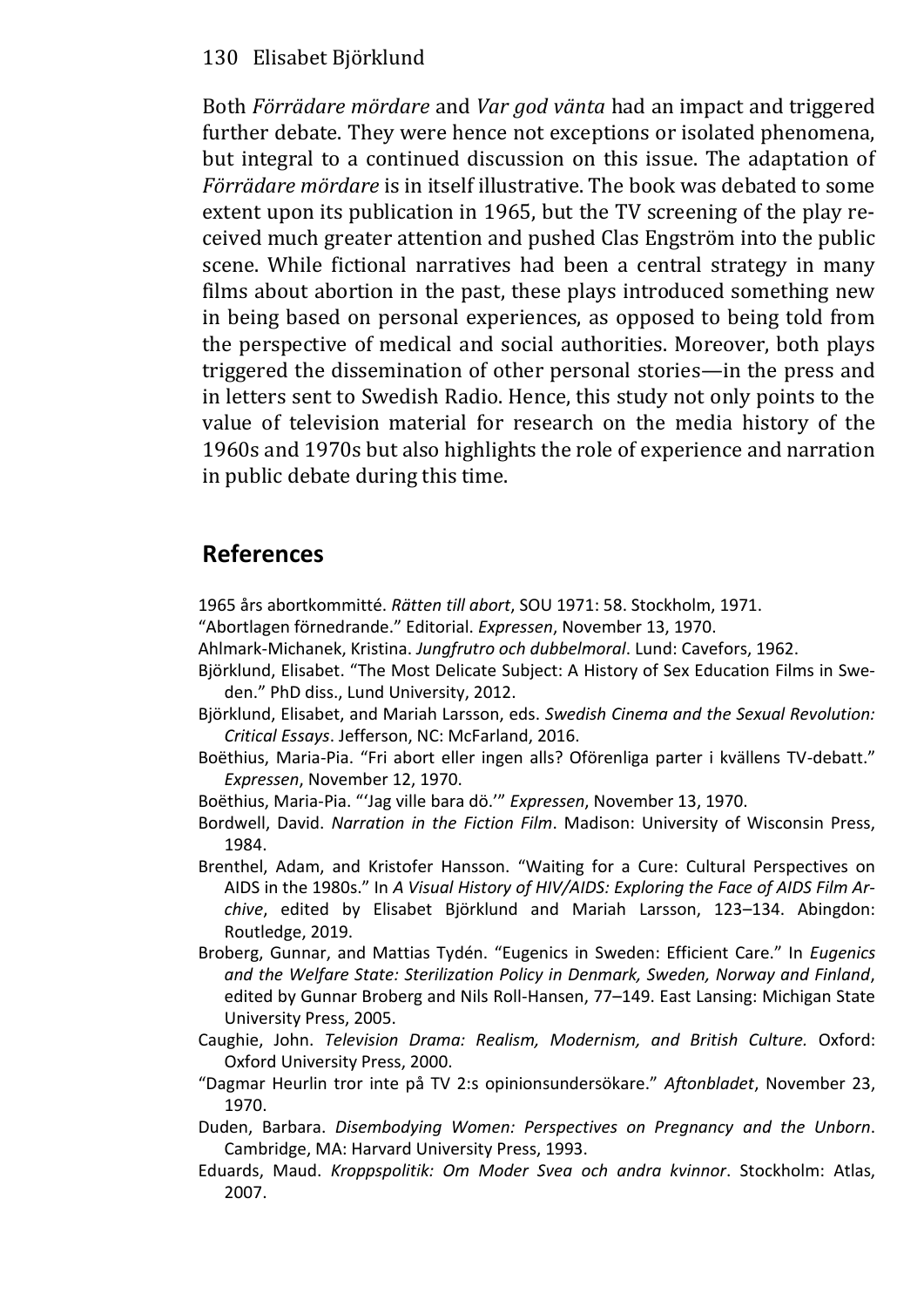- Ehn, Billy, and Orvar Löfgren. *The Secret World of Doing Nothing*. Berkeley: University of California Press, 2010.
- Elgán, Elisabeth. *Att ge sig själv makt: Grupp 8 och 1970-talets feminism*. Göteborg: Makadam, 2015.
- Elgán, Elisabeth. *Genus och politik: En jämförelse mellan svensk och fransk abort- och preventivmedelspolitik från sekelskiftet till andra världskriget*. Uppsala: Uppsala University, 1994.

Engström, Clas. *Förrädare mördare.* Stockholm: Bonniers, 1965.

Engström, Clas. "Skamgrepp i abortdebatten." *Expressen*, November 8, 1969.

Engström, Clas. "TV-teatern *är* tittskåp!." *Dagens Nyheter*, February 18, 1967.

"Expressen-läsarna tycker: Abortfall ska snabb-behandlas." *Expressen*, February 2, 1967.

- Falk, Gunnar. "TV-teatern: Kärlekslycka under utredning." *Svenska Dagbladet*, 24 January, 1967.
- Florin, Christina, and Bengt Nilsson. *"Något som liknar en oblodig revolution . . ." Jämställdhetens politisering under 1960- och 1970-talen.* Umeå: Umeå University, 2000.
- Frankl, Elisabeth. "Han skrev abortpjäsen. Hon gör 'porrskulptur' . . . vad är det för sorts folk egentligen?." *Aftonbladet*, February 19, 1967.
- Furhammar, Leif. *Filmen i Sverige: En historia i tio kapitel och en fortsättning*. 3rd ed. 1991; Stockholm: Dialogos, 2003.
- Furhammar, Leif. "From Affluence to Poverty: The Early Swedish TV Documentary." In *A History of Swedish Broadcasting: Communicative Ethos, Genres and Institutional Change*, edited by Monika Djerf-Pierre and Mats Ekström, 241–259. Göteborg: Nordicom, 2013.

Gadd, Pia. "Abort-chock i TV i kväll." *Expressen*, October 15, 1969.

- Grand. "Åttonde boken genombrottet. Clas Engström: Ändra abortlagen!." *Dagens Nyheter*, September 6, 1965.
- Gustafson, Bosse. "Barn som syndastraff." *Aftonbladet*, November 19, 1970.
- Gustafsson, Stig Göran. "Initiativ som lovar gott." *Göteborgs-Tidningen*, November 11, 1970.

Hallingberg, Gunnar. *Radio och TVdramatik*. Lund: CWK Gleerup, 1973.

- Herzog, Dagmar, *Sexuality in Europe: A Twentieth-Century History.* Cambridge: Cambridge University Press, 2011.
- von Hodenberg, Christina. *Television's Moment: Sitcom Audiences and the Sixties Cultural Revolution*. New York: Berghahn Books, 2015.
- Hughes, Richard L. "Burning Birth Certificates and Atomic Tupperware Parties: Creating the Antiabortion Movement in the Shadow of the Vietnam War." *The Historian* 68, no. 3 (2006): 541–58.

Hurst, Rachel Alpha Johnston, ed. *Representing Abortion.* London: Routledge, 2021.

- Isaksson, Emma. *Kvinnokamp: Synen på underordning och motstånd i den nya kvinnorörelsen.* Stockholm: Atlas, 2007.
- "Jag har fått abort." *Expressen*, February 3, 1967.
- Jahnsson, Bengt. "Lång väntan på abort." *Dagens Nyheter*, January 24, 1967.

Jahnsson, Bengt. "Tittskåpsteater som skrämmer." *Dagens Nyheter*, February 1, 1967.

- JIBE. "TV-pjäs om fri abort efter Clas Engströms roman." *Dagens Nyheter*, July 29, 1966.
- Johnson, Martin S., and Nick Hopwood. "Modern Law and Regulation." In *Reproduction: Antiquity to the Present Day*, edited by Nick Hopwood, Rebecca Flemming, and Lauren Kassell. Cambridge: Cambridge University Press, 2018.
- Jülich, Solveig. "Fosterexperimentens produktiva hemlighet: Medicinsk forskning och vita lögner i 1960- och 1970-talets Sverige." *Lychnos* (2018): 10–49.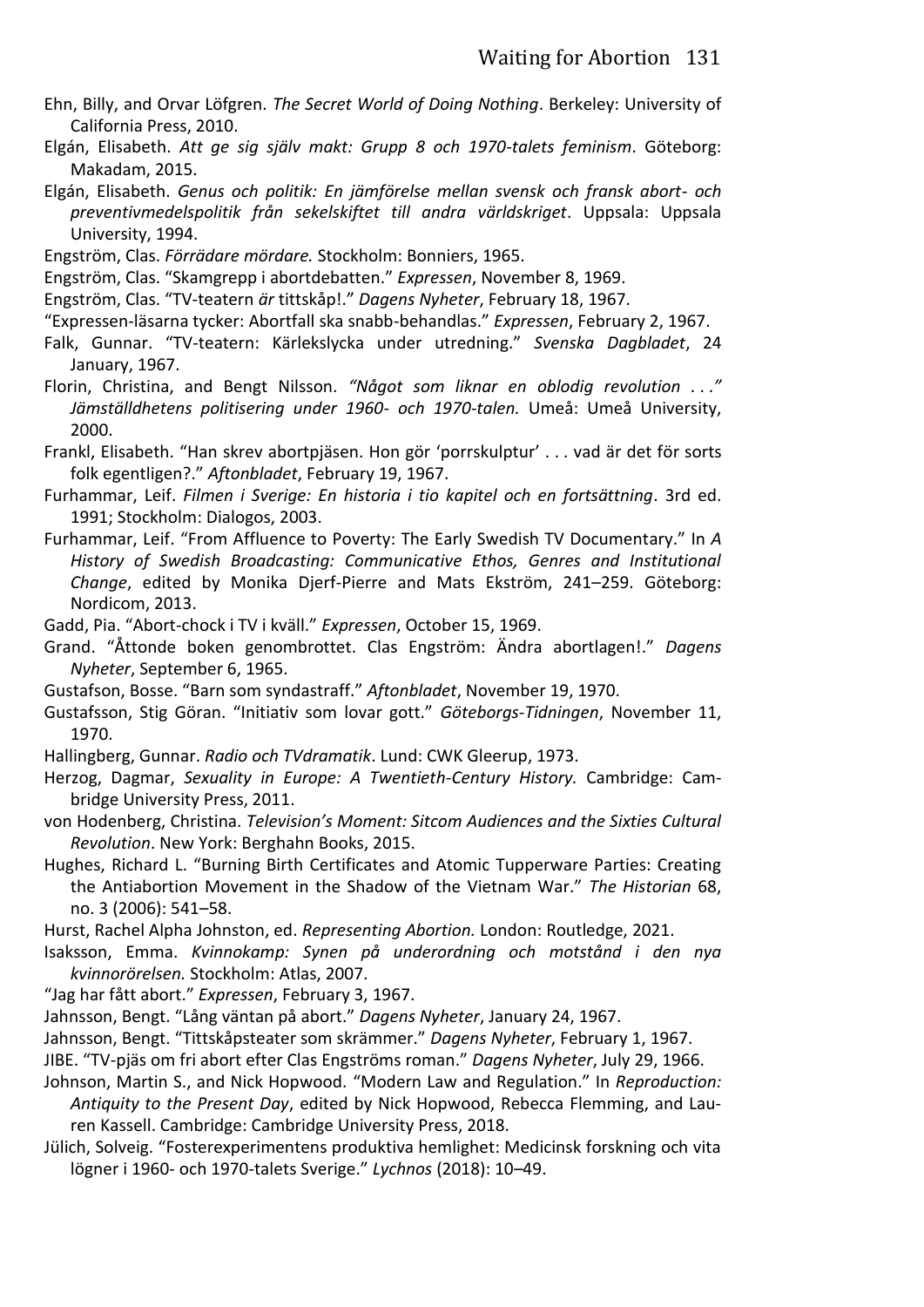- Jülich, Solveig. "Picturing Abortion Opposition in Sweden: Lennart Nilsson's Early Photo‐ graphs of Embryos and Fetuses." *Social History of Medicine* 31, no. 2 (2017): 278–307.
- Kleberg, Madeleine. "Skötsam kvinnosyn: Hem- och familjereportage i svensk TV åren 1960–1969." PhD diss., Stockholm University, 1999.
- Kälvemark, Ann-Sofie. *More Children of Better Quality: Aspects on Swedish Population Policy in the 1930's.* Uppsala: Uppsala University, 1980.
- Lennerhed, Lena. *Frihet att njuta: Sexualdebatten i Sverige på 1960-talet*. Stockholm: Norstedts, 1994.
- Lennerhed, Lena. *Historier om ett brott: Illegal abort i Sverige på 1900-talet*. Stockholm: Atlas, 2008.
- Lennerhed, Lena. *Kvinnotrubbel: Abort i Sverige 1938–1975*. Möklinta: Gidlunds förlag, 2017.
- Lennerhed, Lena. "Sherri Finkbine's Choice: Abortion, Sex-Liberalism and Feminism in Sweden in the 1960s and 1970s." *Women's History Magazine* 73 (Autumn 2013): 13– 18.
- Levine, Elana. "The New Sexual Culture of American Television in the 1970s." in *Sex Scene: Media and the Sexual Revolution*, edited by Eric Schaefer, 81–102. Durham, NC: Duke University Press, 2014.
- Lind, Folke. "Fick abort-ja i femte månaden!." *Expressen*, February 1, 1967.
- Lindqvist, Sven. "Roman om en abort." *Dagens Nyheter*, August 30, 1965.
- Lundgren, Marianne. "Hon fick ja till abort då kände hon redan barnet röra sig." *Göteborgs-Tidningen*, January 25, 1967.
- Moberg, Eva. "Kvinnans villkorliga frigivning." In *Unga liberaler: Nio inlägg i idédebatten*, edited by Hans Hederberg, 68–86. Stockholm: Bonnier, 1961.
- Nilsson, Bernt. "Hur känns det idag då Clas Engström." *Aftonbladet*, January 25, 1967.
- Nilsson, Bertil G. "Dubbel tittarstorm när Per Oscarsson sa 'sex-ord' i TV." *Aftonbladet*, February 12, 1967.
- Nygren, Ronny. "Per vållade ny TV-chock: 'Varför reagerar folk så starkt för ordet knulla?.'" *Expressen*, February 12, 1967.
- Ohngren, Lars. "Bra teater igår, men onödiga detaljer." *Expressen*, January 24, 1967.
- Olsson, Jenny Leontine. "Kön i förändring. Den svenska könsrollsforskningen 1959– 1979." PhD diss., Stockholm University, 2011.
- Palmblad, Eva. *Den disciplinerade reproduktionen: Abort- och steriliseringspolitikens dolda dagordning*. Stockholm: Carlsson, 2000.
- Palmers, Anne. "Apropå TV-pjäsen i går kväll: 85 proc. får abort men det tar 8 veckor." *Göteborgs-Tidningen*, January 24, 1967.
- Parry, Manon. *Broadcasting Birth Control: Mass Media and Family Planning*. New Brunswick, NJ: Rutgers University Press, 2013.
- Persson Webjörn, Niklas. *Bo Widerbergs tv-teater.* Lund: Sekel, 2011.
- Petchesky, Rosalind. "Fetal Images: The Power of Visual Culture in the Politics of Repro‐ duction." *Feminist Studies* 13, no. 2 (1987): 263–92.
- Petersson, Olof. "Rational Politics: Commissions of Inquiry and the Referral System in Sweden." In *The Oxford Handbook of Swedish Politics*, edited by Jon Pierre, 650–662. Oxford: Oxford University Press, 2016.
- Ramsey, Morag. "The Swedish Abortion Pill: Co-Producing Medical Abortion and Values, ca. 1965–1992." PhD diss., Uppsala University, 2021.
- Reagan, Leslie J. *When Abortion Was a Crime: Women, Medicine, and Law in the United States, 1867–1973*. Berkeley: University of California Press, 1997.
- Ridefelt, Ulf. "Abortpjäs repeteras för TV." *Expressen*, August 11, 1966.
- Rundkvist, Lars. "Folkstorm igår mot Clas Engströms 'fula ord.'" *Aftonbladet*, January 24, 1967.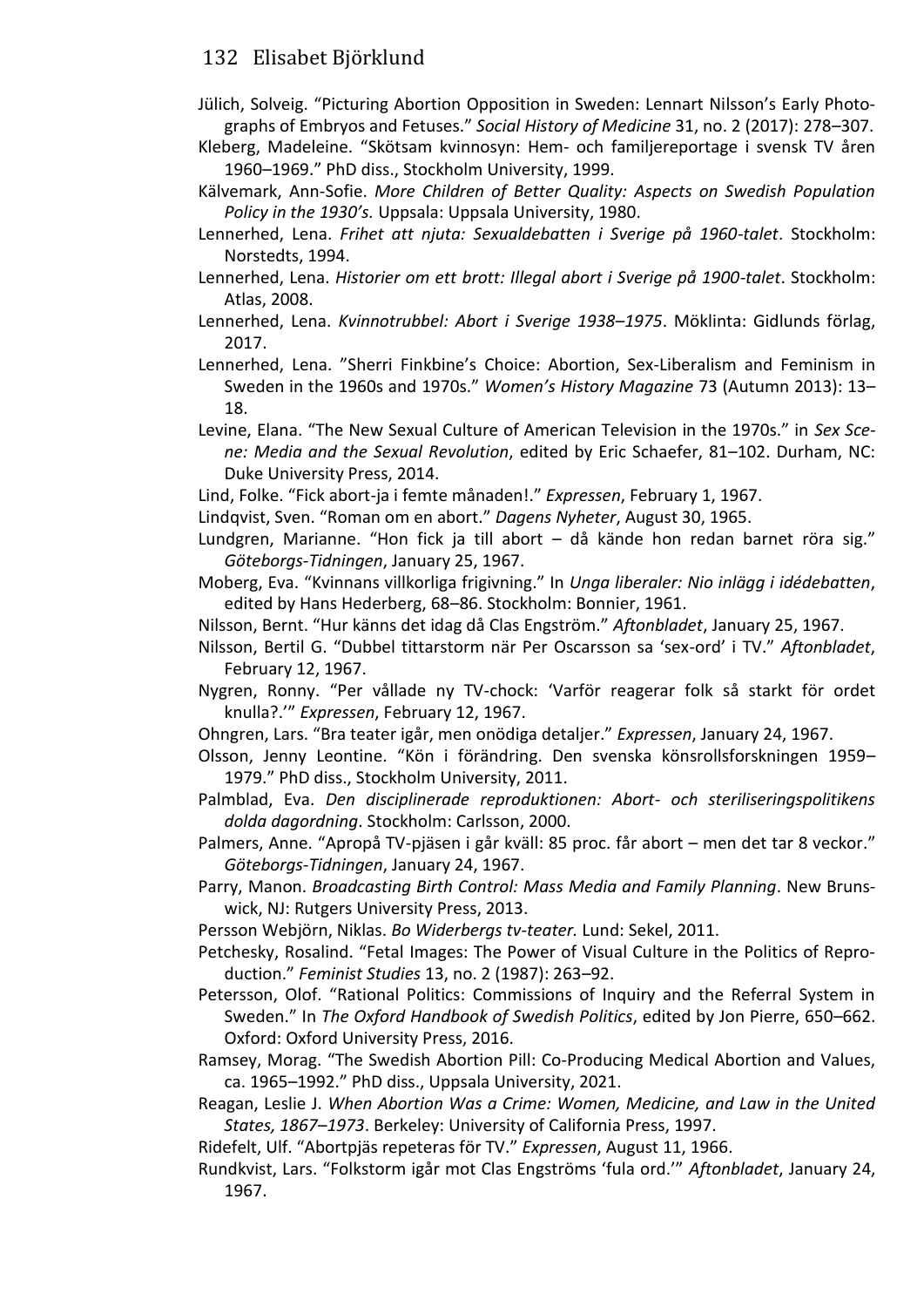- Rynell Åhlén, David. *Samtida konst på bästa sändningstid: Konst i svensk television 1956– 1969*. Lund: Mediehistoriskt arkiv, 2016.
- Schaefer, Eric. "Introduction: Sex Seen; 1968 and the Rise of 'Public' Sex." In *Sex Scene: Media and the Sexual Revolution*, edited by Eric Schaefer, 1–22. Durham, NC: Duke University Press, 2014.
- "Sista dagen för aborten: 'Om det hela ändå vore över!.'" *Expressen*, November 19, 1970.
- Soila, Tytti. "*Valborgsmässoafton*: Melodrama and Gender Politics in Swedish Cinema." In *Popular European Cinema*, edited by Richard Dyer and Ginette Vincendeau, 232–244. London: Routledge, 1992.
- Stabile, Carole. "Shooting the Mother Fetal Photography and the Politics of Disappearance." In *The Visible Woman – Imaging Technologies, Gender, and Science*, edited by Paula A. Treichler, Lisa Cartwright, and Constance Penley, 171–197. 1992; New York: New York University Press, 1998.
- Strömstedt, Bo. "Ett samtalsämne." *Expressen*, January 26, 1967.
- Swärd, Stefan. *Varför Sverige fick fri abort: Ett studium av en policyprocess*. Stockholm: Stockholm University, 1984.
- Teglund, Bo. "Rättvisande om aborter." *Dagens Nyheter*, November 23, 1970.
- Usborne, Cornelie. *Cultures of Abortion in Weimar Germany*. New York: Berghahn Books, 2007.
- Valmin, Stefan. *TV-teater*. Stockholm: Sveriges Radios förlag, 1972.
- "Varför ska andra bestämma över mitt ofödda barn? Tv-pjäsen igår satte ny fart på abortdebatten." *Aftonbladet*, January 24, 1967.
- Wahlberg, Malin. "Vietnam in Transmission: Documentary Film and Solidarity Programming in Swedish Broadcasting Culture (1967–72)." *Journal of Scandinavian Cinema* 7, no. 1 (2017): 43–64.
- Wahlstedt, Torbjörn. "Efter TV-chocken i går: Alla som vill får fri abort till 12:e veckan." *Aftonbladet*, October 16, 1969.
- Widding, Lars. "Familjen som retar folkstormen." *Expressen*, February 18, 1967. Wilkens, Ann. *Abort i Sverige: Var god vänta*. Uppsala: Verdandi-debatt, 1971.

## **Film and TV References**

*Abort: Fakta och synpunkter om avbrytande av havandeskap*. Sweden: Sveriges Radio Göteborg, 1969.

Ersgård, Håkan. *Förrädare mördare*. Sweden: Sveriges Radio, 1967.

Holmsen, Egil. *Vi ska ha barn*. Sweden: Filmo, 1948.

Johansson, Ivar. *Moderskapets kval och lycka.* Sweden: Svea Film/Athena Film, 1945.

*Ronden,* episode broadcast October 18. Sweden: Sveriges Radio, 1966.

*Var god vänta*. Sweden: Sveriges Radio, 1970.

## **Acknowledgements**

This article was written within the research program Medicine at the Borders of Life: Fetal Research and the Emergence of Ethical Controversy in Sweden, funded by the Swedish Research Council, registration number 446–2014–1749. The author thanks the editors and the two anonymous referees for their helpful comments.